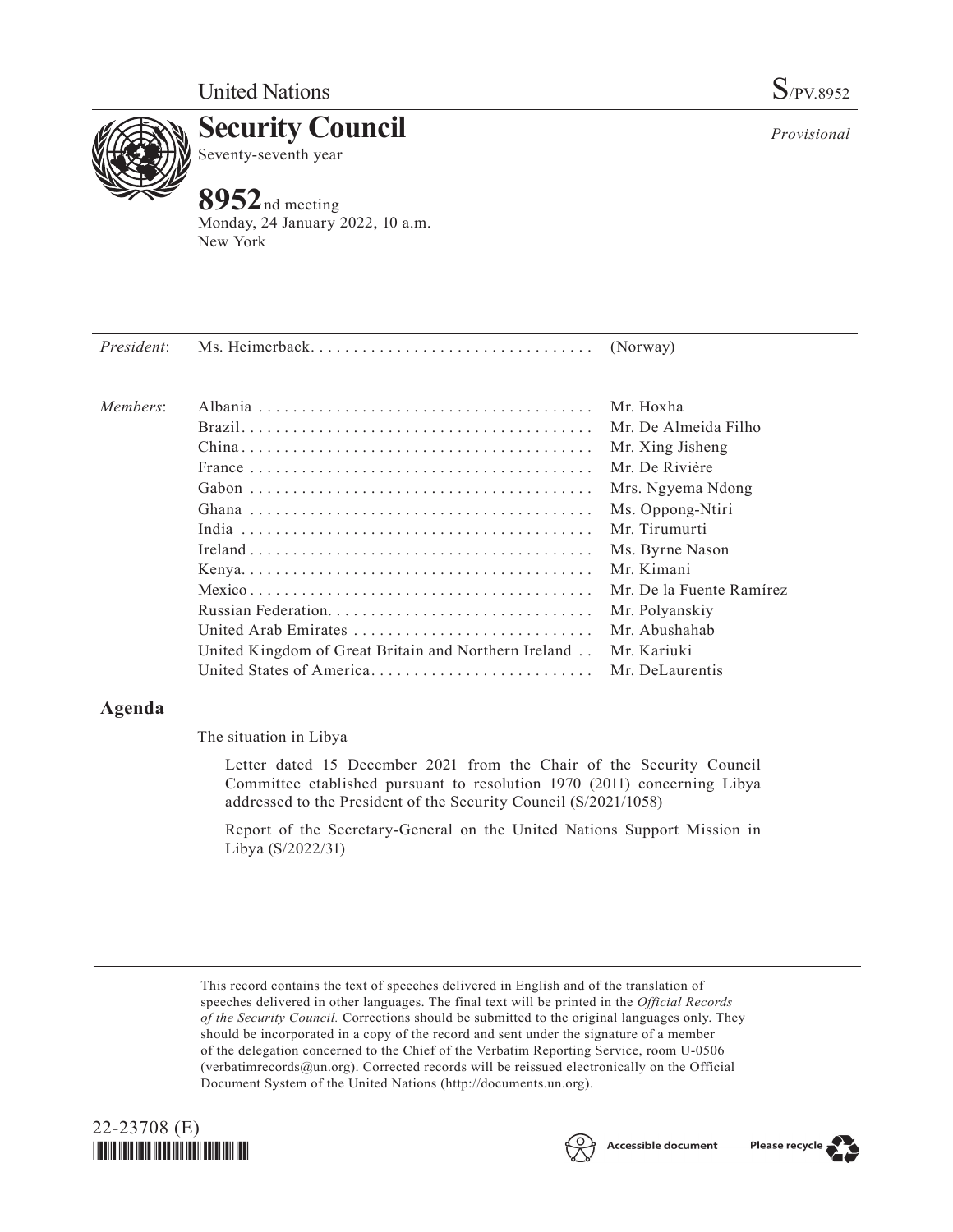*The meeting was called to order at 10.05 a.m.*

#### **Adoption of the agenda**

*The agenda was adopted.*

#### **The situation in Libya**

**Letter dated 15 December 2021 from the Chair of the Security Council Committee established pursuant to resolution 1970 (2011) concerning Libya addressed to the President of the Security Council (S/2021/1058)**

### **Report of the Secretary-General on the United Nations Support Mission in Libya (S/2022/31)**

**The President**: In accordance with rule 37 of the Council's provisional rules of procedure, I invite the representative of Libya to participate in this meeting.

In accordance with rule 39 of the Council's provisional rules of procedure, I invite the following briefers to participate in this meeting: Ms. Rosemary DiCarlo, Under-Secretary-General for Political and Peacebuilding Affairs; and Ms. Elham Saudi, co-founder and Director of Lawyers for Justice in Libya.

The Security Council will now begin its consideration of the item on its agenda.

I wish to draw the attention of Council members to document S/2021/1058, which contains the text of a letter dated 15 December 2021 from the Chair of the Security Council Committee established pursuant to resolution 1970 (2011) concerning Libya addressed to the President of the Security Council, and to document S/2022/31, which contains the report of the Secretary-General on the United Nations Support Mission in Libya.

At this meeting, the Security Council will hear briefings by Under-Secretary-General DiCarlo; Ambassador Tirumurti, Permanent Representative of India, in his capacity as Chair of the Security Council Committee established pursuant to resolution 1970 (2011) concerning Libya; and Ms. Saudi.

Recalling the Security Council's latest note by the President (S/2017/507) on its working methods, I wish to encourage all speakers, both members and non-members of the Council, to deliver their statements in five minutes or less. Note 507 also encourages briefers to be succinct and to focus on key issues. In

that spirit, briefers are further encouraged to limit their initial remarks to 7 to 10 minutes.

Everyone is also encouraged to wear a mask at all times, including while delivering remarks.

I give the floor to Ms. DiCarlo.

**Ms. DiCarlo**: I thank you, Madam President, for the opportunity to brief the Security Council on the latest developments in Libya.

Since the last briefing to the Council on 24 November 2021 (see S/PV.8912), growing polarization among political actors in disputes over key aspects of the electoral process ultimately resulted in the postponement of the 24 December elections, despite the advanced stage of technical preparations by the High National Election Commission. In announcing the postponement, the Commission cited shortcomings in the legal framework for the elections, contradicting court rulings on candidacies, and political and security concerns. The Commission referred the matter to the House of Representatives.

In response, on 28 December 2021, the House of Representatives established a road map committee to elaborate a new political path towards national elections. On 17 and 18 January, the Speaker of the House of Representatives convened Parliament and announced that the new road map would define the timetable and process for the holding of elections in coordination with relevant institutions. The road map committee is delivering its preliminary report today and the Parliament is expected to deliberate on it today or tomorrow.

On 5 December 2021, the Secretary-General appointed Ms. Stephanie Williams as his Special Adviser on Libya. The Special Adviser is working closely with the United Nations Support Mission in Libya (UNSMIL), as well as with Libyan regional and international stakeholders.

Since her arrival in Libya on 12 December, the Special Adviser has undertaken wide-ranging consultations in Tripoli, Benghazi, Misratah and Sirte. She has met members of the Presidency Council, the Government of National Unity, the High National Election Commission, the House of Representatives, the High State Council and the Supreme Judicial Council, as well as candidates for the presidential and parliamentary elections. She has also consulted with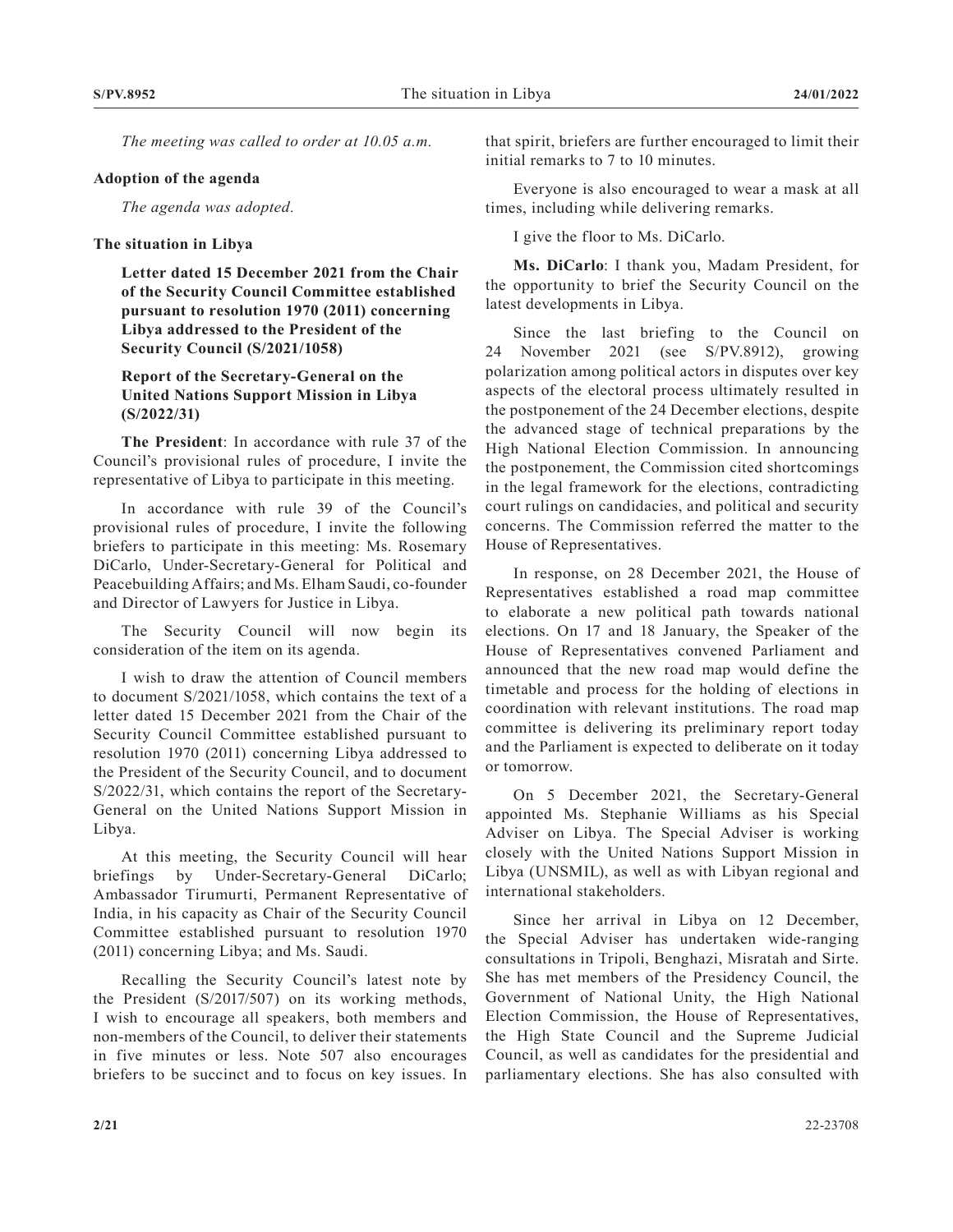relevant political, security and civil society actors from across the country.

Clearly, Libyan stakeholders hold different views regarding the path that can take the country to free, fair, inclusive and credible national elections and a peaceful transition. Discussion in the House of Representatives and among political actors is also increasingly focusing on the status of the Government of National Unity. Special Adviser Williams has reiterated to Libyan interlocutors that the focus of the political process should remain on the holding of parliamentary and presidential elections, to be held in the shortest possible time frame.

In all her meetings, the Special Adviser highlighted the 2.8 million Libyans who have registered to vote. She called on all stakeholders to respect the will of the Libyan people. She also encouraged them to continue to focus on the holding of presidential and parliamentary elections as soon as possible and to adhere to the timeline agreed to in the Libyan Political Dialogue Forum road map, which was endorsed by the Security Council.

Earlier this month, the Special Adviser held talks with the authorities in Tunisia, Turkey, Egypt and the Russian Federation. She also had exchanges with the African Union, the European Union, the League of Arab States and many other international stakeholders. The Special Adviser stressed that it was critical for the international community to remain united in its support for the timely holding of presidential and parliamentary elections.

Since our most recent briefing to the Council (see S/PV.8912), there have been ongoing dialogue initiatives among political, security and economic actors from across Libya. We have seen reports of consultations between the Speaker of the House of Representatives and the President of the High State Council, as well as among presidential candidates from western and eastern Libya.

On the security track, there been meetings among various armed groups. The Chief of General Staff of the western military forces under the Government of National Unity and the acting General Commander of the Libyan National Army also met in Sirte, where they were joined by military chiefs and heads of military departments from both sides.

On the economic track, further steps were taken towards reunification of the Central Bank of Libya based on the recommendations of the independent financial audit and of the bank completed in July last year. The Governor and Deputy Governor of the bank shared with the economic working group of the Berlin Process their agreed overview of the way forward on reunification. Those are welcome developments.

We also welcome the renewed efforts, particularly by the Presidency Council, to advance national reconciliation based on the principles of transitional justice. Together with the African Union, we remain committed to supporting a rights-based reconciliation process that should advance in parallel to the ongoing Libyan-owned and Libya-led dialogue tracks.

The ceasefire has continued to hold; however, political uncertainty in the run-up to the elections negatively impacted the overall security situation, resulting in shifting alliances among armed groups affiliated with certain presidential candidates. Similarly, unfulfilled demands made to the Government of National Unity by the Petroleum Facilities Guard (PFG) in western Libya recently resulted in the shutdown of oil production, causing the National Oil Corporation to declare force majeure on 20 December. Oil production was restored on 9 January following negotiations between the PFG and the Government of National Unity.

As part of the efforts to implement the ceasefire agreement, the 5+5 Joint Military Commission travelled to Ankara and Moscow in December to discuss the implementation of their action plan for the withdrawal of foreign forces and mercenaries with Turkish and Russian authorities, including the establishment of communication and information-sharing mechanisms. Those welcome steps build on similar mechanisms already established with Chad, the Niger and the Sudan, which were discussed with the African Union.

Meanwhile, the second group of international monitors from the UNSMIL ceasefire monitoring component deployed to Tripoli in December to replace the first group, deployed in October. Despite serious logistical and security challenges. UNSMIL continues working on the establishment of the ceasefire monitoring hub in Sirte. In that regard, we look forward to the approval by the Government of National Unity to proceed with the needed work on accommodation and office facilities in Sirte.

The human rights situation in Libya remains very worrying. Over the reporting period, UNSMIL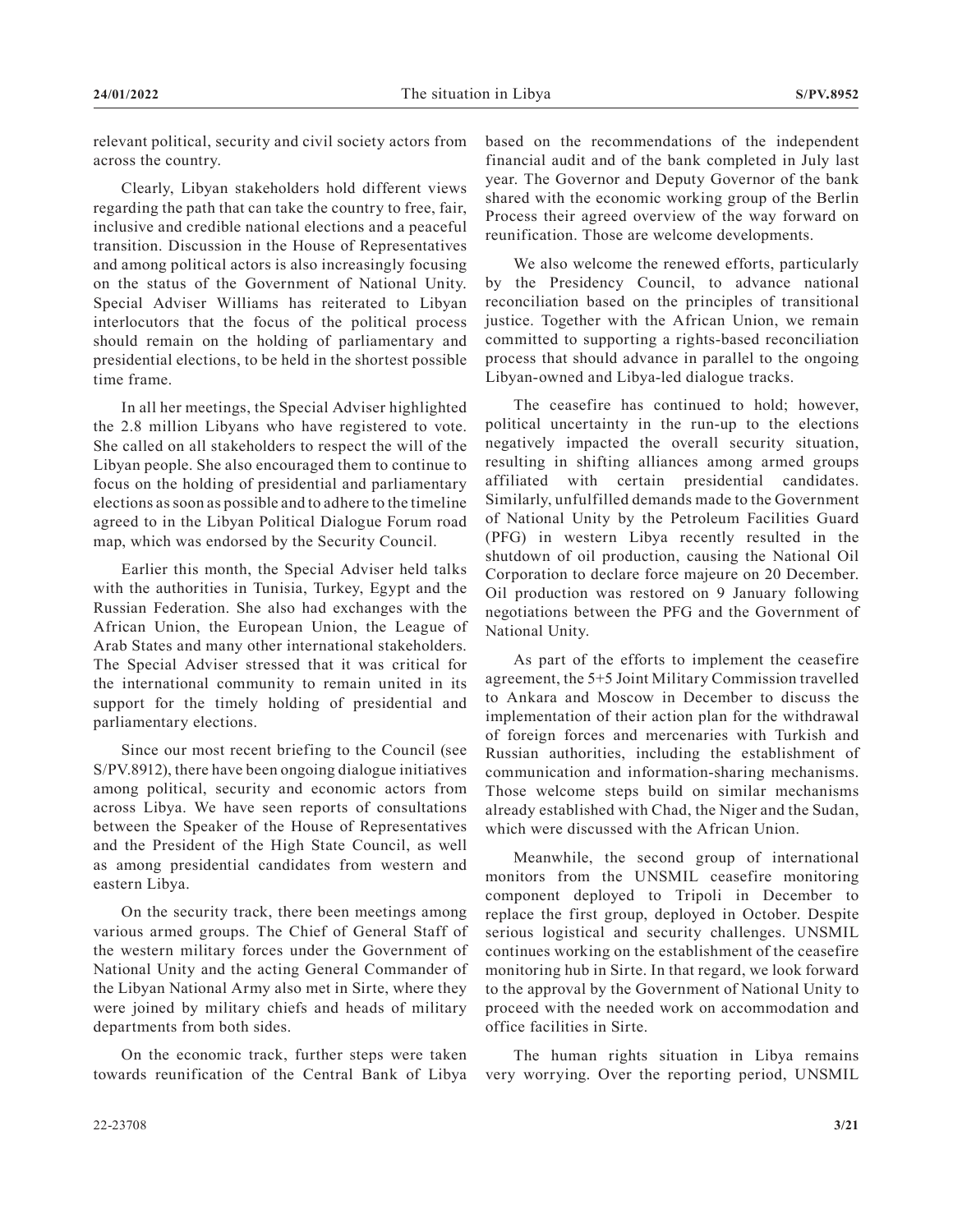documented incidents of election-related violence and attacks based on political affiliation, as well as threats and violence against members of the judiciary involved in proceedings on the eligibility of electoral candidates, and attacks against journalists, activists and individuals expressing political views. Such incidents are an obstacle to creating a conducive environment for free, fair, peaceful and credible elections.

We are particularly concerned at the fact that women and men working to protect and promote women's rights continue to be targeted by hate speech, defamation and incitement to violence. Some of the disturbing social media posts that posed a threat to the safety and security of those persons were removed after UNSMIL brought them to the attention of social media platforms. Arbitrary detention in facilities operated by State and non-State actors continues across the country, with many detainees subjected to serious human rights abuses. According to statistics provided by the Libyan authorities, more than 12,000 detainees are being held in 27 prisons and places of detention across Libya. Thousands of additional detainees, including children, do not appear in official statistics and are held illegally, often in inhumane conditions.

The situation of migrants and refugees in Libya remains highly concerning. Large numbers of migrants and refugees attempting to cross the Mediterranean Sea and returned to Libya continue to be detained in inhumane and degrading conditions, with restricted humanitarian assistance. Thousands are unaccounted for.

A joint UNSMIL-Office of the United Nations High Commissioner for Human Rights report published in November documents the fact that hundreds of foreign nationals were expelled in recent months to the Sudan and Chad from Libya's eastern and southern borders, without due process. In many instances, the expelled individuals were placed in extremely vulnerable situations across remote stretches of the Sahara Desert, without sufficient food, water, safety or medical care. The United Nations remains ready to work with the Libyan authorities on a long-term national response to migration and refugee management, in line with international law, to include addressing human rights concerns.

I am, however, pleased to report improvements in the overall humanitarian situation in 2021. The United Nations recorded a 30 per cent decrease in the number of people in need of humanitarian assistance, from 1.3 million at the start of 2021 to 803,000 by the year's end. Of the 278,000 Libyans internally displaced one year ago, about 100,000 returned home in 2021. However, challenges persist in finding durable solutions for those still displaced and for returnee communities that lack basic services.

Political and institutional divisions in the absence of an approved national budget resulted in limited improvements in basic infrastructure and service delivery in 2021. The humanitarian response plan for Libya, extended through May 2022, is supporting the most vulnerable and refugee and migrant populations but requires additional funding.

Libya is at a delicate and fragile juncture on its path to unity and stability. We welcome and support the positive developments taking place across the three intra-Libyan dialogue tracks and recognize the challenges that must be overcome. We need to collectively nurture those positive steps. It is critical that the international community remain united in its support for elections, guided by the aspirations of the Libyan people, to be governed by elected institutions. As so many Libyans have told us, the way forward towards a stable and united Libya is through the ballot box, not the gun. We must stand with them.

**The President**: I thank Ms. DiCarlo for her briefing.

I now give the floor to Ambassador Tirumurti.

**Mr. Tirumurti**: In accordance with paragraph 24 (e) of resolution 1970 (2011), of 26 February 2011, I have the honour to report to the Security Council on the work of the Committee established by the same resolution. The report covers the period from 25 November 2021 to 24 January 2022, during which time the Committee held two informal consultations and conducted additional work by silence procedure.

Allow me to begin by noting that the annual report on the work of the Committee for 2021 is available in document S/2021/1058.

During the informal consultations held on 1 December 2021, the Committee heard a presentation by the Coordinator of the Panel of Experts on the interim report of the Panel, submitted to the Committee on 22 November 2021 in accordance with resolution 2571 (2021), and discussed the recommendation contained therein. The interim report, which highlights aspects related to the implementation of the travel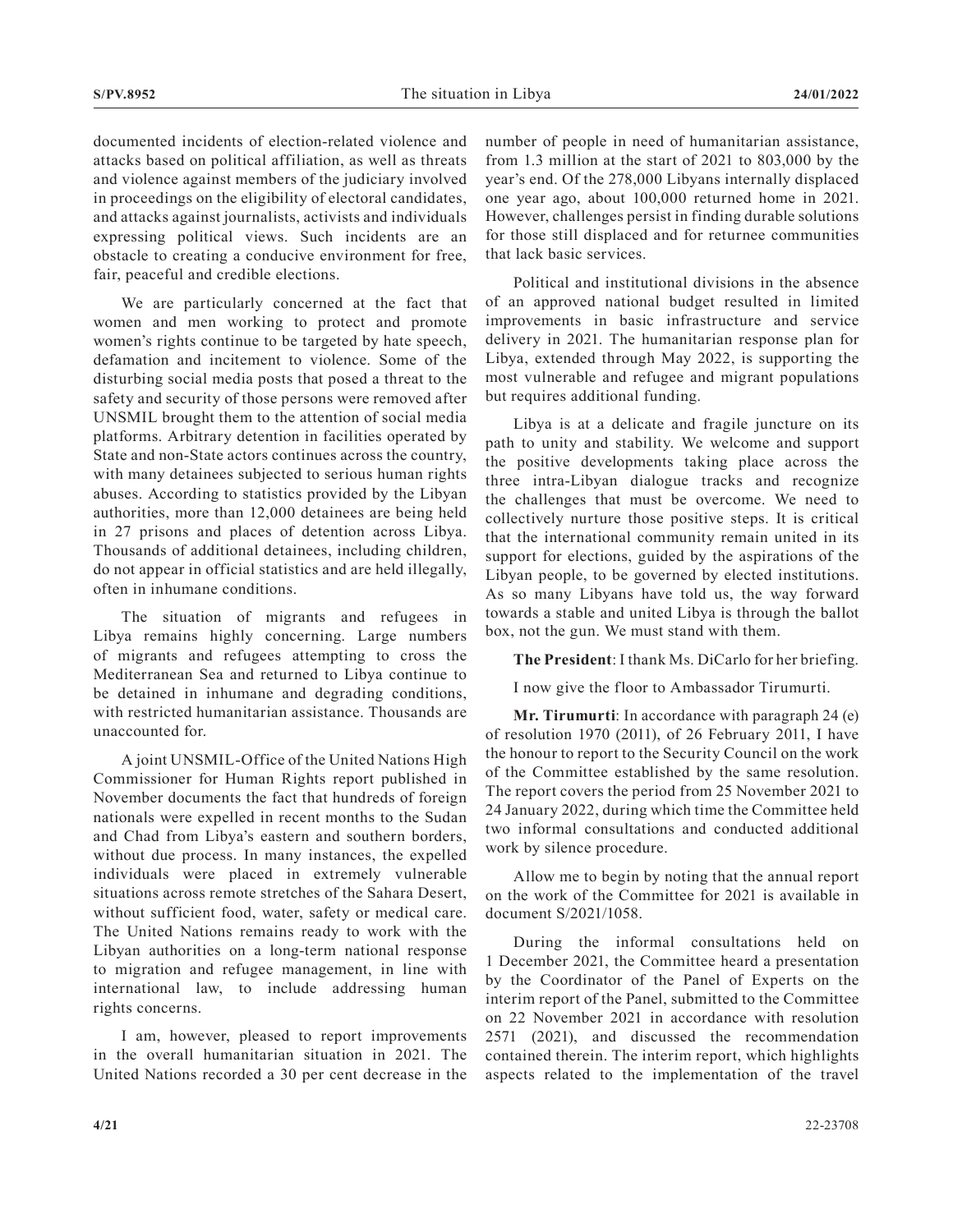ban, assets freezes, the arms embargo and measures in relation to attempts to illicitly export petroleum, including references to incidents of non-compliance, was submitted to the Security Council on 15 December 2021.

During the informal consultations held on 16 December 2021, which was organized in response to a communication received from the Libyan Investment Authority (LIA), a listed entity, the Committee received a briefing from the LIA on issues pertaining to assetfreeze implementation. Remarks were also made by the representative of Libya. In the interactive discussion that followed, Committee members emphasized the importance of preserving the integrity and value of the Libyan frozen assets for the benefit of the Libyan people. As to the arms embargo, the Committee received a vessel-inspection report from European Union Naval Force Mediterranean Operation IRINI.

In relation to the assets freeze, the Committee received two notifications from Bahrain invoking paragraph 21 of resolution 1970 (2011). The Committee acknowledged receipt of one of the notifications, while a response to the other is still under consideration.

With regard to the travel-ban measure, the Committee extended for a second time a six-month exemption request, granted for humanitarian purposes, to three individuals on the Committee's list — Ms. Safia Farkash Al-Barassi, Ms. Aisha Al-Qadhafi and Mr. Mohammed Al-Qadhafi. The Committee received a travel notification from Ms. Aisha Al-Qadhafi, under the aforementioned travel-ban exemption. The Committee also received a letter from Libya pertaining to the previously approved travel-ban exemption and limited assets-freeze exemption for Mr. Abu Zayd Umar Dorda; a response is under consideration.

Concerning the sanctions list, the Committee received a third communication from the focal point for de-listing established pursuant to resolution 1730 (2006), in connection with the submission of a de-listing request by an individual. The focal point process is still ongoing.

In conclusion, I would like to recall my intention to work proactively to organize a visit of the Committee to all the agreed areas of Libya, subject to logistical and security arrangements, as mentioned in the Committee's annual reports for 2018, 2019, 2020 and 2021 (see S/2018/1176, S/2019/972, S/2020/1256 and S/2021/1058, respectively). I would also like to reiterate

the Committee's commitment to contributing to promoting peace and stability in Libya.

**The President**: I thank Ambassador Tirumurti for his briefing.

I now give the floor to Ms. Saudi.

**Ms. Saudi**: My name is Elham Saudi. I am a Libyan woman, a mother, a lawyer and a human rights defender who has been working for peace and justice in Libya for over 10 years. Today I address the Security Council as Director of Lawyers for Justice in Libya (LFJL), a non-governmental organization dedicated to strengthening the rule of law and human rights in Libya.

In 2012, LFJL travelled across Libya speaking with thousands of Libyans about their aspirations for their country's constitution and transition to a stable democracy. In 2021, 10 years on, we performed another consultation. Much remained the same: a desire for peace, a determination to achieve lasting reconciliation and a constitution that protects human rights and prevents a return to dictatorship.

Some things changed. Perceptions of justice have become more urgent. Accountability for war crimes and human rights violations is now a paramount demand.

When LFJL last briefed this Council in 2019 (see S/PV.8611), it was during the peak of the war in Tripoli. Since then, those hostilities have ended, a fragile ceasefire has been adopted, a Unity Government has been appointed and a road map to elections has been drafted – all under the auspices of the United Nations. This progress may be invaluable, but it is also reversible as long as impunity prevails for crimes and violations of a decade of wars fought outside of any conventions. This impunity empowers those that the Security Council often calls "spoilers" and has enabled the failure of those elections that are enshrined in this Council's resolutions and to which the 2.8 million Libyans who registered to vote aspired.

My briefing today focuses on three main areas: the electoral process; the accountability deficit and the renewal of the mandate of the United Nations Support Mission in Libya (UNSMIL).

Libya's elections were intended to restore legitimacy to Libyan politics. If we are to ensure a legitimate outcome, the process must itself be considered legitimate. Elections must be rooted in a clear, unpoliticized and, thus, incontestably legitimate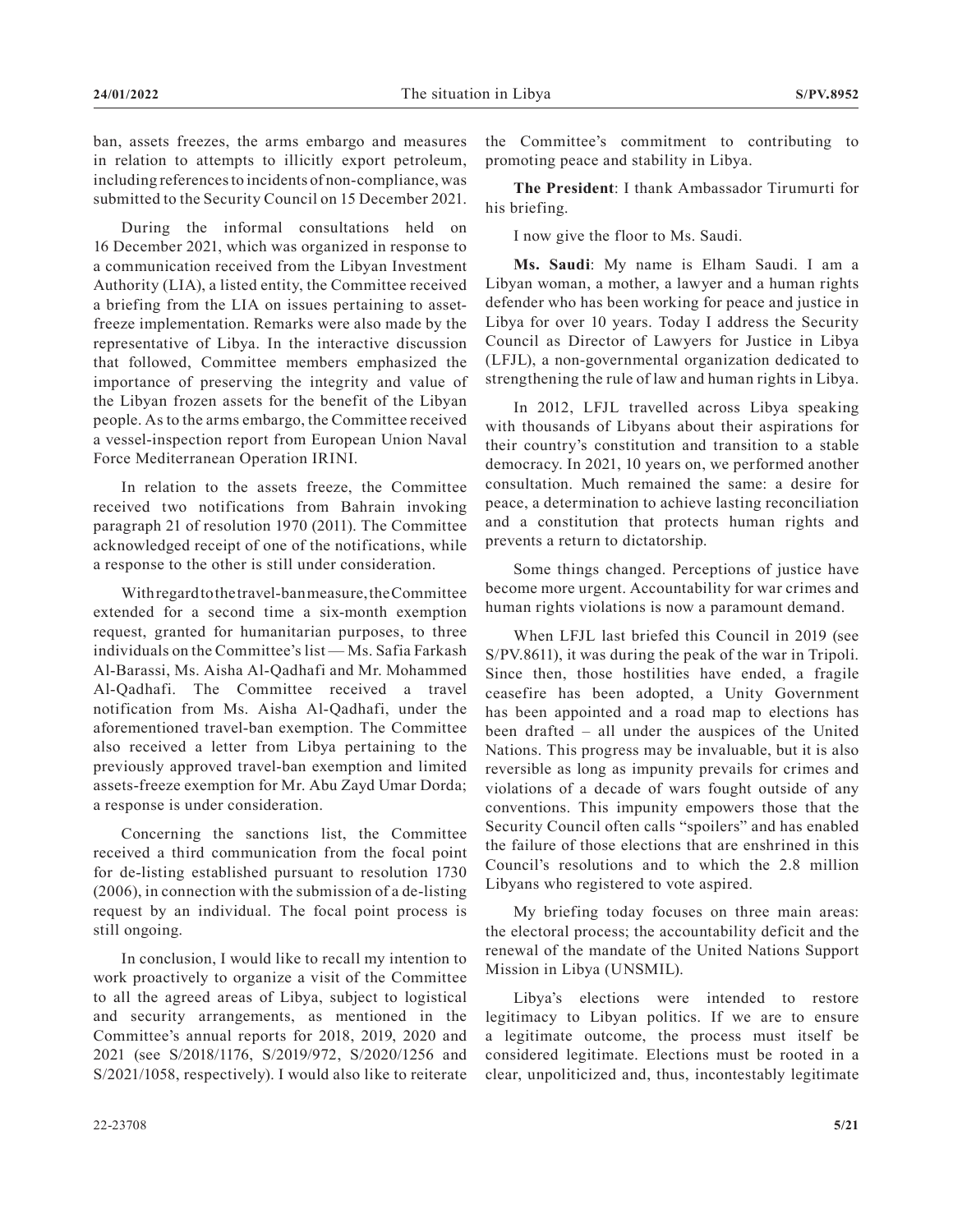legal basis — and a constitutional basis that provides for continued progress after election day.

Earlier this month, the Special Adviser to the Secretary-General said that it is possible and needed to have an electoral event before the end of June. Focusing on the dates for the elections, instead of a clear process to facilitate them, risks once again compromising due process for the sake of perceived political expediency.

A mediation process that learns the lessons from Libya's last few years should focus on creating milestones, including the requirements of an electoral law, a code for conducting the elections and a constitutional basis that appropriately sequences presidential and legislative elections, in line with a broader road map for the newly elected authorities to conclude Libya's transitional period effectively. If the Special Adviser's mediation process can get those right, then the election dates will naturally follow, and they will be elections that are far easier to manage, protect and successfully deliver.

Accountability is far too often portrayed as an obstacle to practical politics, but the last year of Libya's electoral process has shown why accountability is in fact a prerequisite to political progress. Poorly defined and fundamentally weak vetting criteria applied to candidates in the delayed elections resulted in individuals implicated in corruption, war crimes, crimes against humanity and human rights violations, including persons who have been indicted by the International Criminal Court (ICC) or who have command responsibility over persons indicted by the Court being accepted as candidates.

In its October 2021 report, the United Nations Independent Fact-Finding Mission on Libya (FFM) concluded that there are reasonable grounds to believe that war crimes and crimes against humanity have been committed in the country. The lack of accountability for such crimes enshrines impunity, prevents sustainable peace and hinders any political progress.

Individual criminal accountability can break this circle of impunity and deter future crimes. The Council recognized this when it referred the situation in Libya to the ICC. Prosecutor Khan made clear in his recent address to the Council (see S/PV.8948) that the situation in Libya is a priority for his Office precisely because it is a Security Council referral. However, with that referral, comes a responsibility for the Member States and the United Nations itself to support — financially, logistically and politically — the Office of the Prosecutor.

Beyond the ICC, recent developments demonstrate the impact of States exercising universal jurisdiction over universal crimes. Where States put in place the legal and institutional frameworks to prosecute crimes against humanity irrespective of where, by whom and against whom they are committed, such frameworks help to make the world a smaller place for perpetrators, and often, they are the only avenue available to victims. This is the case for Libya, and Libya appreciates the efforts undertaken by some states to investigate international crimes committed in the country.

The Chair of the FFM stated that those responsible for crimes and violations in Libya include all parties to the conflict — and that includes third States, foreign fighters and mercenaries. This has also been confirmed by reports from non-governmental organizations. There is therefore an imperative on States to consider all perpetrators, whether from Libya or not and whether operating in Libya or outside it.

The Security Council also showed a commitment to accountability by setting up the sanctions committee established pursuant to resolution 1970 (2011). Sanctions have so far been the only direct consequence for a few alleged perpetrators of human rights violations. However, unless applied transparently and consistently, including by sanctioning third States for breaching the arms embargo by supplying Libyan parties with arms, sanctions can be perceived as arbitrary and insufficient. Additionally, when deployed in isolation instead of within a wider strategy or policy, sanctions do not provide victims with redress or reparation, nor do they provide accountability for gross human rights violations and serious international crimes.

Given Libya's accountability deficit, and the wider challenges created by a decade of conflict, Libya's civil society has had to fill many vacuums. This comes at a high cost. The systematic crackdown on civil society by all parties in Libya, including by the current Government of National Unity, has seen civil society organizations, and especially those working on human rights and peacebuilding, harassed and prevented from carrying out their work. Members of civil society have been threatened, disappeared, tortured and killed in retaliation for their work or public presence. The Council, as well as Member States that have been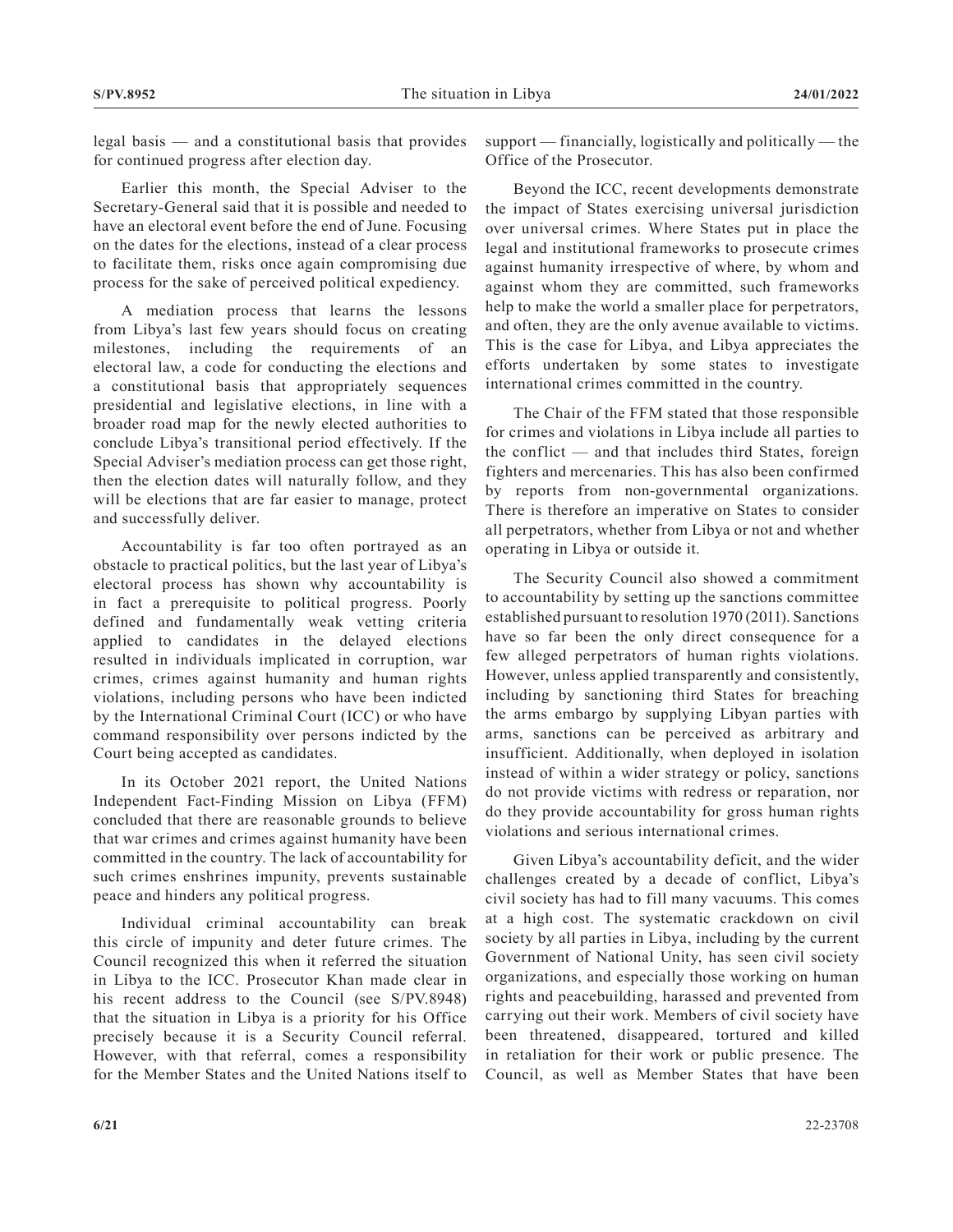supporting Libyan parties, must demand the protection of Libya's civil society.

Particularly targeted are women human rights defenders and women exercising their right to participate in political or public life. They face reprisals both offline and online, with systematic and coordinated smear campaigns against them that cause them to retreat from public life. We welcome the recent open debate (see S/PV.8949) on the theme: "Protecting participation: addressing violence targeting women in peace and security processes." It is an important first step, and we look forward to seeing concrete steps by the Council to implement recommendations made in that debate.

I deeply hope that the next civil society representative who briefs the Council will be able to take their rightful seat at this table and speak out without having the threat of reprisals be a factor in their decision to do so.

The Council is due to review UNSMIL's mandate today. The Mission plays an important role in mediation and the political process. However, as the independent strategic review of UNSMIL recommended, the approach and structural mechanism of UNSMIL should consider not only the political track, but also economic, security, humanitarian and human rights priorities, mindful of the interlinkages between them.

Mainstreaming human rights involves more than tokenistic meetings with civil society or the insertion of appropriate language to a political deal forged behind closed doors. It is about applying a human-rights-based approach that ensures that the process protects, enshrines and promotes the human rights of every Libyan and ensures inclusivity, including by empowering victims and allowing them to play an active role. Without mainstreaming human rights, UNSMIL sacrifices the rights of Libyans in pursuit of unsustainable and shortsighted notions of political progress.

It is therefore vital to the prospects of Libya's fragile ongoing political processes that structural mechanisms applying more comprehensive and transparent oversight of UNSMIL's activities in order to hold it accountable to the Libyan people and the Council are worked into future iterations of its mandate.

As we look ahead to another challenging year in Libya, we call on the Security Council and Member States to do five things.

First, they must support an electoral process rooted in a legitimate legislative and constitutional framework and that identifies and pursues the key steps needed to create a secure and conducive environment for Libya's elections.

Secondly, they must demand accountability of all parties to the conflict, including third States, foreign fighters and mercenaries, including by providing all necessary financial, logistical and political support to the **ICC** and by facilitating universal jurisdiction investigations in Member States.

Thirdly, they must apply sanctions fairly, transparently and consistently, in accordance with human rights standards and due process and in coordination with other accountability mechanisms, in order to contribute to judicial accountability and redress for victims.

Fourthly, they must protect women and civil society. They must demand that Libyan authorities ensure an enabling environment for women and civil society, in particular, human rights defenders and peacebuilders, including by supporting Libya's efforts to create a national action plan on women, peace and security.

Finally, they must adopt and implement the recommendations of the independent strategic review of UNSMIL in order to strengthen the Mission's effectiveness and ensure that it can deliver its mandate fully across all tracks, especially the human rights and international humanitarian law track, including by providing UNSMIL with the resources, capacities and support needed.

I would like to end not with my words, but with those of a representative of the families of the victims of the mass graves discovered in Tarhuna, whom we recently interviewed. He said:

"Can you imagine seeing people killed in front of your eyes? Then you cannot sleep for days … If the law is not applied, then revenge becomes the only answer and then blood will reach to our knees. If there is justice, then peace will prevail and the cycle of revenge will stop."

It is for them and for every victim and family in Libya that the Council must act.

**The President**: I thank Ms. Saudi for her briefing.

I shall now give the floor to those members of the Council who wish to make statements.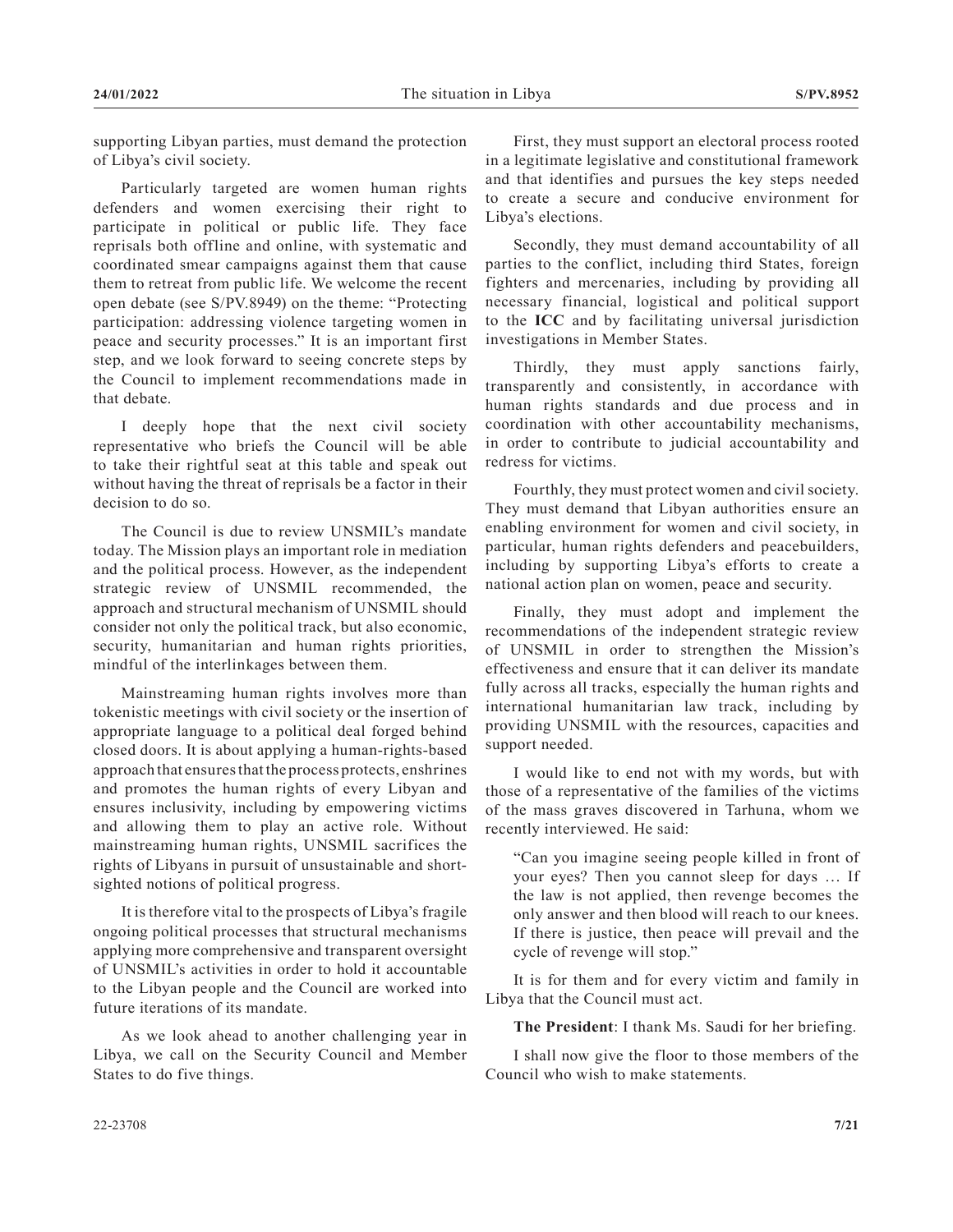**Mr. Kariuki** (United Kingdom): I would like to thank Under-Secretary-General DiCarlo and Ms. Saudi for briefing the Council today. I also thank Ambassador Tirumurti for his update. I would also like to take this opportunity to thank the Secretary-General's Special Adviser on Libya, Ms. Stephanie Williams, for her tireless work and extensive outreach across Libya.

As we have heard today and as is set out in the Secretary-General's report (S/2022/31), Libya is at a critical juncture. The delay of the elections planned for last December was disappointing. We must maintain momentum.

In that regard, I would like to make three points today.

First, I reaffirm the United Kingdom's full support for the United Nations-facilitated and Libyan-led and owned political process. Successful free, fair and inclusive elections will continue to be a crucial step in this process. The Libyan people have made clear their aspirations to have a say in who governs them. However, if we are to move forward and avoid continued delays and uncertainty, it is vital that the challenges that prevented elections from going ahead in December are addressed. In that connection, I listened carefully to Ms. Saudi's remarks on the importance of accountability.

It is important that we all continue to support the work of the United Nations Support Mission in Libya (UNSMIL) to bring together the political, security and economic tracks in support of Libya's stability, sovereignty and national unity. That is why we have proposed a draft resolution to renew UNSMIL's mandate.

Secondly, we continue to call for the full, equal and meaningful inclusion of women and youth in the peace and wider political process. We note that approximately 1 million of the 2.8 million registered voters are female. However, of the 98 individuals who registered to stand in the presidential elections last December, just two were women. A process that represents only half the population is not a sustainable or inclusive one. Women must be able to participate as both candidates and voters without fear of reprisals or intimidation. I am grateful to those women who put themselves forward to represent their communities despite those challenges.

Finally, it is more important than ever that international actors withdraw all foreign forces and mercenaries from Libya without further delay. We recommend the 5+5 Joint Military Commission's

action plan as an important initial step, but it is now incumbent on all to support its implementation. We encourage further progress on a plan to monitor and verify the presence and withdrawal of all foreign forces and mercenaries.

As ever, the United Kingdom stands ready to work with Libya and our international partners in order to build a more peaceful, stable future for the Libyan people.

**Mr. Abushahab** (United Arab Emirates) (*spoke in Arabic*): I thank Ms. Rosemary DiCarlo, Under Secretary-General for Political and Peacebuilding Affairs, and Ambassador Tirumurti, Permanent Representative of India and Chair of the Security Council Committee established pursuant to resolution 1970 (2011) concerning Libya, for their comprehensive briefings. We also listened carefully to Ms. Saudi's briefing and welcome the participation of Ambassador Taher Elsonni, Permanent Representative of Libya, in today's meeting.

At the outset, we stress the importance of the international community's commitment to protecting the future of the State of Libya and supporting the brotherly Libyan people. Throughout the past decade, Libya has faced many difficult challenges that have prolonged the suffering of its people. However, in the light of recent progress and current international momentum, we see today an opportunity to achieve the security and stability that we all seek in Libya.

In that context, we would like to focus on three points.

First, we stress that there is no alternative to a political and diplomatic settlement in Libya. We welcome in this regard all Libyan efforts to achieve those goals. We also commend the United Nations endeavours in supporting the implementation of the agreed political outcomes of the second Berlin Conference and the Libyan Political Dialogue Forum, which is supported by resolutions 2570 (2021) and 2571 (2021).

However, in the context of recent developments in Libya that have prevented the holding of presidential and parliamentary elections, we emphasize our respect for Libya's decision. The United Arab Emirates hopes that the causes of the postponement will be addressed in a manner that meets the aspirations of the Libyan people. We also call on all parties and local actors to adopt dialogue as a means to reach national consensus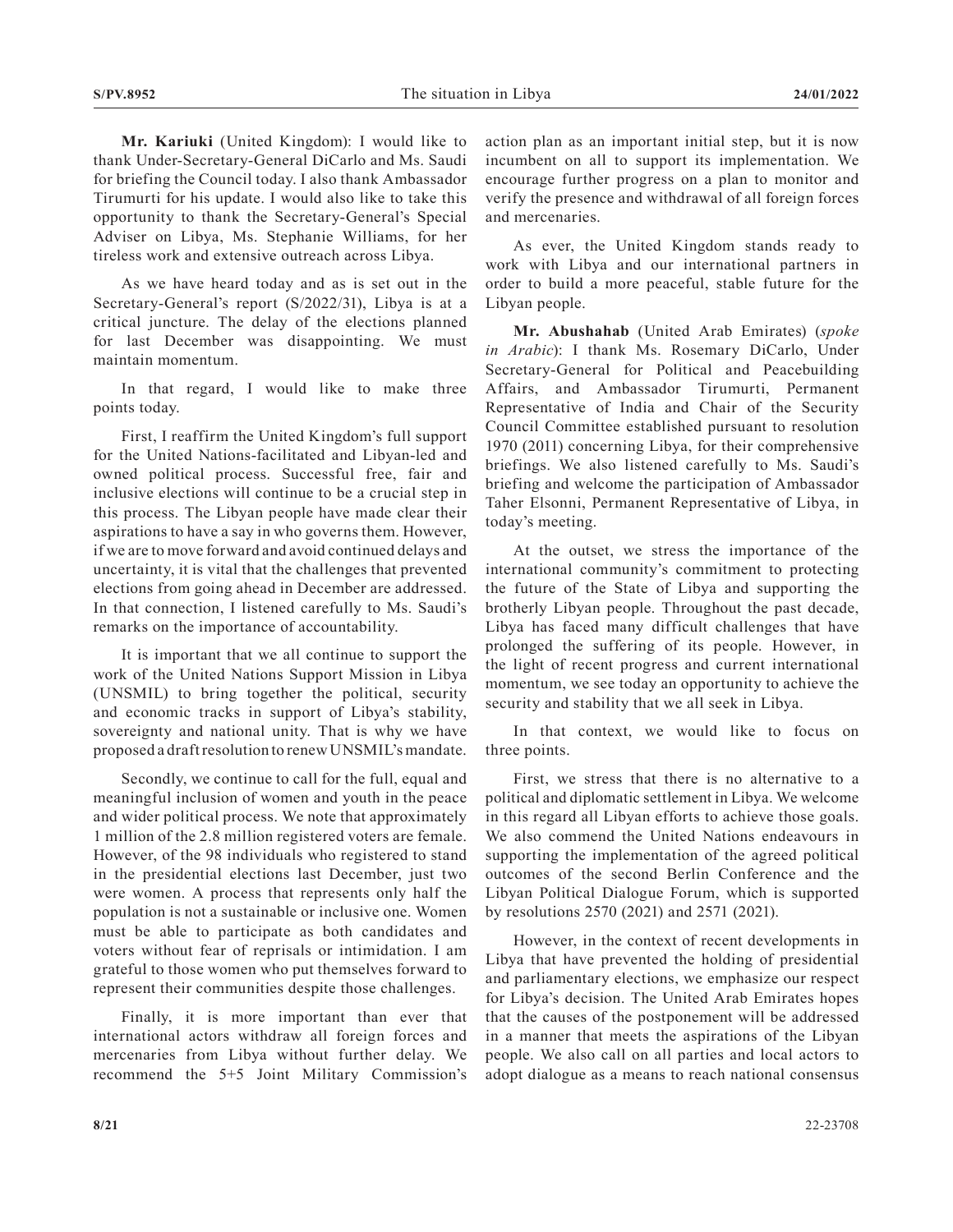built on the legal and procedural rules of the elections and to respect and abide by their results. We stress, in that regard, the need to ensure the full, fair and equal participation of Libyan women and youth.

Secondly, my country emphasizes the importance of the pivotal work carried out by the 5+5 Joint Military Commission, under the auspices of the United Nations, to achieve stability and peace in Libya. We stress the need to ensure the implementation of the signed action plan for the withdrawal of foreign forces, fighters and mercenaries from Libya in a concurrent, phased, gradual and balanced manner.

We also welcome the establishment of the communication and coordination mechanism agreed by the Commission, together with Libya's neighbouring countries, in Cairo in November 2021 to support the plan. We look forward to the Joint Military Commission continuing to play its constructive and consensual role on that important track.

In the light of the current situation, we call for a continuation of efforts to seriously address the issue of the withdrawal of foreign forces and mercenaries, given its significance to the security track. That will also reflect positively on the political track and support the economic track, and provide wider scope for strengthening efforts to combat cross-border terrorists and armed groups while controlling illegal migration. In that context, we welcomed the meeting held in Sirte on 11 December 2021, which brought together the Libyan parties concerned to discuss the ways and means of unifying the military and security institutions and integrating armed formations.

Finally, the United Arab Emirates renews its full support for the United Nations Support Mission in Libya. We commend the role played by the Mission in coordinating and mediating the various political and security mechanisms and initiatives led by the Libyans. We call on the Mission to take into account the importance of adopting a balanced approach that prioritizes all areas in Libya.

In conclusion, we emphasize our full support for all Libyans and the importance of fully committing to upholding Libya's sovereignty, independence and national unity. We hope that efforts will be pooled to end divisions and that all parties will be able to turn the page of the past so that Libyans can reach a consensus solution through dialogue, based on Libyan national reconciliation, to achieve the aspirations of the brotherly

**Ms. Byrne Nason** (Ireland): I too would like to thank our briefers: Under-Secretary-General DiCarlo, Ambassador Tirumurti and, especially, our civil society briefer, Ms. Elham Saudi. She delivered several very important messages to us this morning and we will reflect on her cogent and very courageous remarks.

Let me begin by noting that we look forward to the substantive renewal of the mandate of the United Nations Support Mission in Libya (UNSMIL) at the end of the month. The Mission continues to do vital work on the ground in Libya.

At the first meetings of the Libyan Political Dialogue Forum in November 2020, participants representing the full spectrum of Libyan society committed to a road map leading to democratic, inclusive and credible national elections. Libyans and the international community reaffirmed that solemn commitment in Berlin, Tripoli and once again in Paris, in November 2021. Since then, 2.8 million Libyans have registered to vote, showing their determination to decide their own future and turn the page on a lost decade of conflict and instability.

We call on all Libyan stakeholders to address the underlying issues that have held back progress in the electoral process to date and to swiftly commit to holding free, fair and inclusive elections, as soon as possible. The international community and the United Nations stand ready to support the Libyan authorities. I commend the critical work carried out by the High National Election Commission in preparing the country for a Libyan-led and Libyan-owned electoral process against a challenging backdrop. That crucial work now continues.

As Ms. Asma Khalifa told the Security Council in September 2021 (see S/PV.8855), and as we heard earlier once again from Ms. Saudi, Libyan women have been repeatedly failed by all actors in Libya. We should not accept the fact that only those who have not been in conflict get a chance to shape the peace. As Libyans continue on the path to peace, the full, equal, meaningful and safe participation of women and the inclusion of youth in all areas of Libya's political, economic and security sectors must be secured. Libyan women must be included in the political discussions that will determine the future of their country, Libya.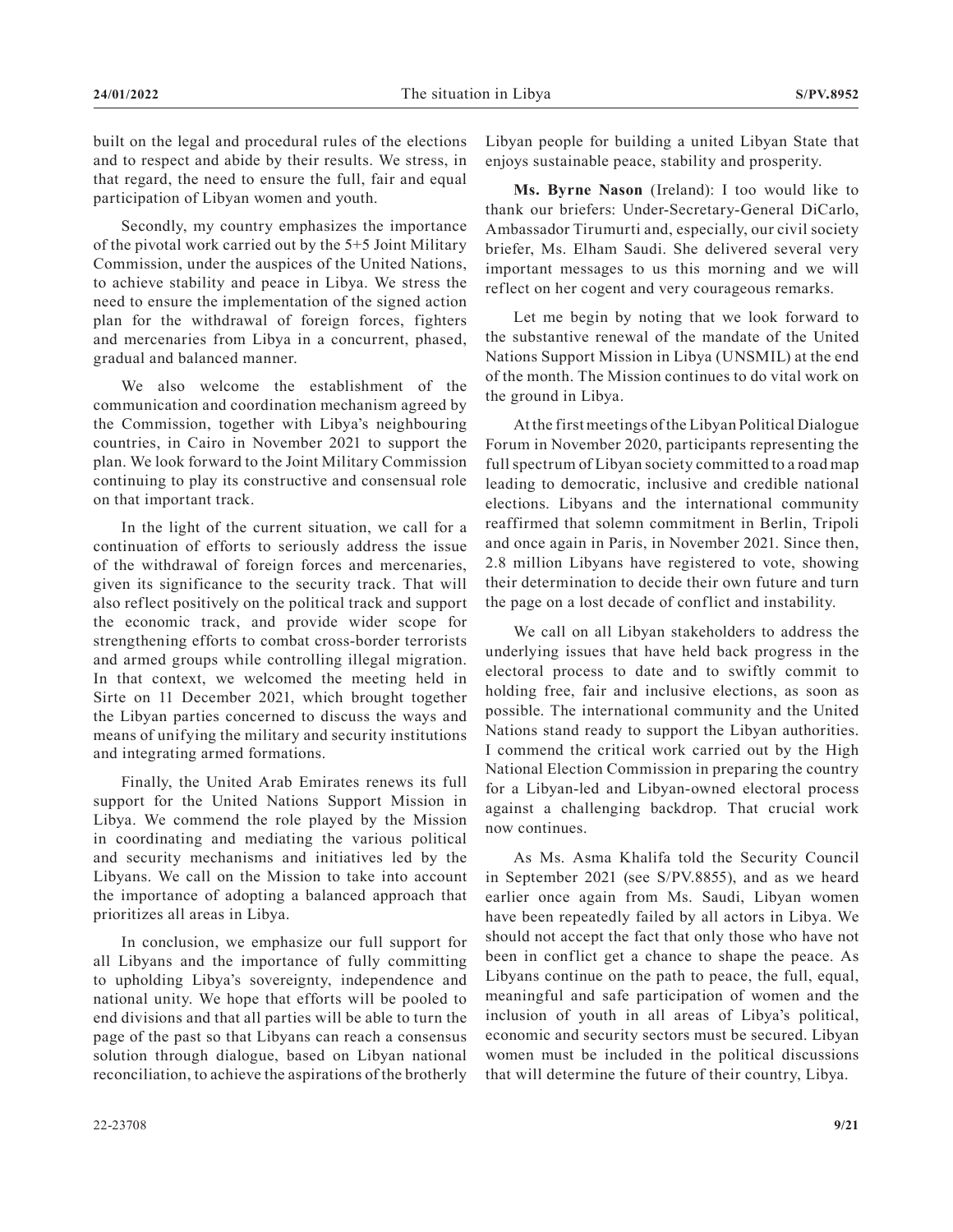The ceasefire agreement of October 2020 cleared the space for a political process. We commend the progress made to date on its implementation. The coastal road between Sirte and Misratah has remained open, allowing the Special Adviser on Libya to travel and engage with a diverse group of Libyans. The deployment in October and December 2021 of the first United Nations ceasefire monitors marked an essential step forward, and we hope for further progress on that track.

We are concerned, however, about ongoing security threats, including those resulting from competition among armed groups. The unity of Libya must be safeguarded, and that includes unifying the security sector. We reiterate our call for the withdrawal of all foreign fighters, forces and mercenaries. That will require close consultation with Libya's neighbours and a United Nations-supervised and gender-responsive disarmament, demobilization and reintegration process. We commend the 5+5 Joint Military Commission for its close and ongoing cooperation with neighbouring States, the African Union and UNSMIL.

The impact of a decade of conflict in Libya has been devastating, including, most tragically, for Libya's children. We are appalled by reports of killings, maiming and abductions of children, despite the ceasefire. The Office for the Coordination of Humanitarian Affairs estimates that more than a quarter of a million children in Libya are in need of humanitarian assistance. We call on all parties to comply with their obligations under international humanitarian law and international human rights law, pursue accountability for violations and ensure unimpeded humanitarian access across the country. In that regard, we also continue to support the important work of the Independent Fact-Finding Mission on Libya.

Child migrants and refugees arbitrarily detained in Libya face deplorable conditions and abuse. We urge the Libyan authorities to seek alternatives to detention that prioritize the needs and rights of migrants and refugees, including children. Last week, we marked the twenty-fifth anniversary of the children and armed conflict mandate. Surely, the rights of children in Libya should be safeguarded, as a step towards ensuring the hope and prosperity of an entire future generation.

**Mr. Kimani** (Kenya): I have the honour to make this statement on behalf of the three African members of the Security Council (A3), namely, Gabon, Ghana and Kenya.

We thank Under-Secretary-General Rosemary DiCarlo, Ambassador Tirumurti, in his capacity as Chair of the Security Council Committee established pursuant to resolution 1970 (2011) concerning Libya, and Ms. Elham Saudi for their briefings. We also welcome Ambassador Taher Elsonni, Permanent Representative of Libya, and look forward to his perspective.

Libya is an African country. We are joined by bonds of geography and fraternity. In the past decade, unfortunately, we have also been joined by the profound insecurity caused to the Sahel and West Africa by the collapse of security and order in Libya. Tens of thousands of Africans have been brutally murdered by terrorist and militant groups whose actions and capabilities are directly tied to the events that have taken place in Libya.

When the A3 calls for a Libyan-led peace process, we do so as Africans conscious that many, if not most, external interventions have rarely brought peace and security to the people of our continent. We recall the wars, coups and other security crises of the past few decades that have been caused by our territories and even people being used to wage proxy struggles between distant Powers. When the Libyan crisis started a decade ago, Africa advised that it was imperative for the people of Libya to seek national dialogue and reconciliation. We were categorical that military solutions would bring no resolution and we looked at the intervention by external forces as complicating the chances of peace, not increasing them. We still hold that position.

National dialogue and reconciliation are the key to lasting peace in Libya today. While we believe that elections are one of the essential steps to peace and stability, we know from experience that they can divide rather than unite a country — especially a country as bitterly divided as Libya has been. It is critical to peace that the elections deliver an outcome with political legitimacy in every part of the country. Otherwise, they may be a recipe for increased mistrust, division and perhaps even a resumption of violent conflict.

We also urge that the elections, which should be free, fair and inclusive, benefit from the further implementation of the Libya Political Dialogue Forum road map, which provides for a constitutional basis under its first objective. A constitutional basis that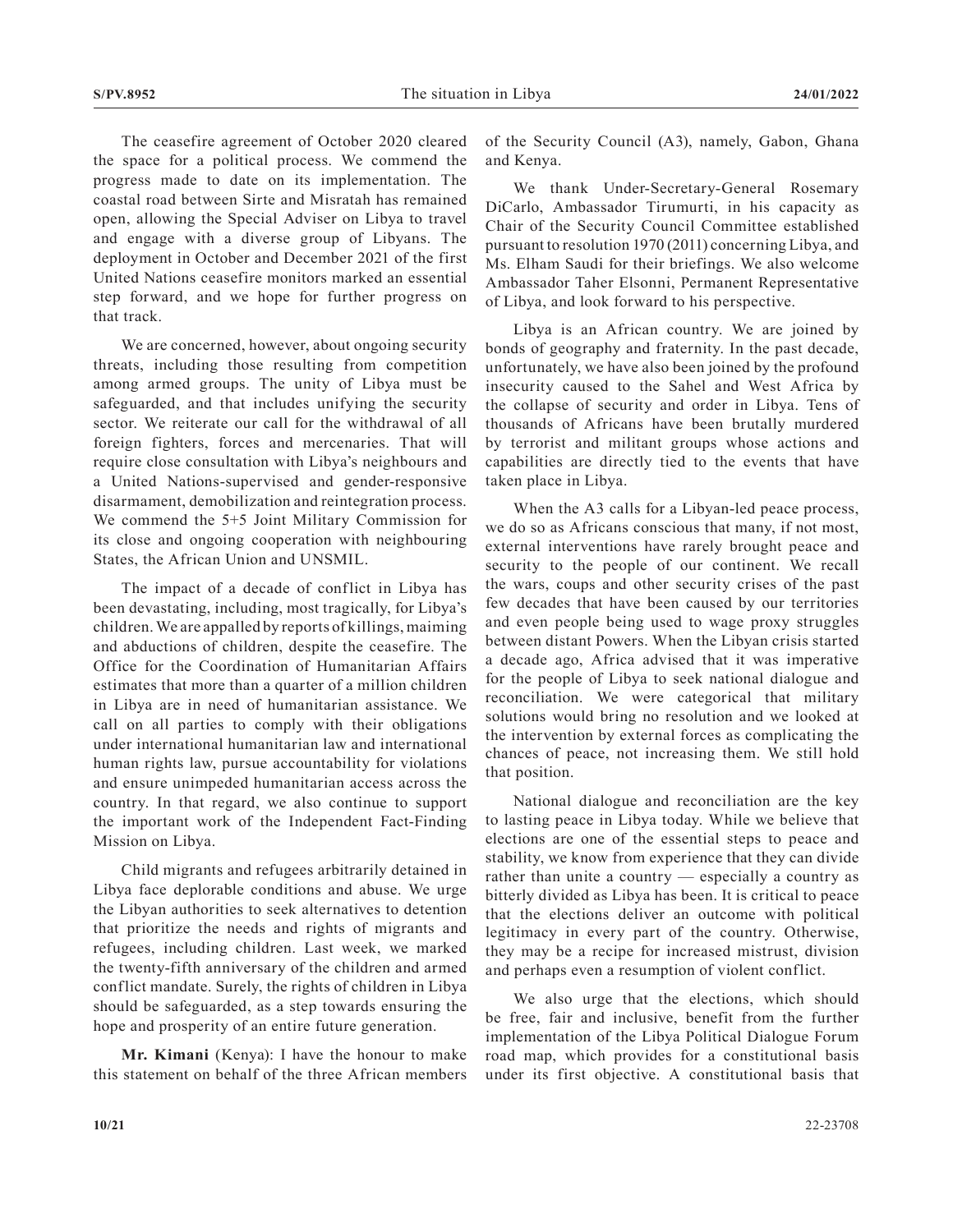would deliver elections that enjoy legitimacy must be premised on agreements that emerge from dialogue and reconciliation. We are therefore glad to note and encourage the continued talks among relevant stakeholders in Libya, including under the House of Representatives road map committee.

We also call on the United Nations to provide sufficient technical support, in the most transparent manner, for the holding of elections to provide results with greater legitimacy.

The African Union has committed to walk with Libya in the process of promoting national reconciliation. National reconciliation should run parallel to all tracks and stages of the peace process. We encourage the African Union to invigorate that support, especially during this decisive period. We also encourage the Secretary-General to involve African High Representatives in that dynamic for a better interaction with African organizations and stakeholders.

As Libya invests heavily in its peace process with international support, we fear that such support could be undermined by foreign interference and interests. One mark of such interference is the continued destabilizing presence of mercenaries, foreign fighters and foreign forces. In that regard, we urge the full implementation of the ceasefire agreement, including the withdrawal of foreign fighters and mercenaries and corresponding security sector reforms. We also emphasize the importance of implementing the comprehensive action plan agreed by the 5+5 Joint Military Commission on 8 October.

We further urge the United Nations Support Mission in Libya (UNSMIL) to ensure that the implementation of the ceasefire agreement is done in coordination with neighbouring States, other affected States and relevant regional mechanisms in order to mitigate the negative effects of its movement into the region.

We highlight the African Union's call for cooperation between key stakeholders in the development and implementation of the plan for the withdrawal of foreign forces in order to ensure that their withdrawal does not adversely impact stability in the region.

Another mark of foreign interference is the accumulation and flow of sophisticated weaponry and illicit small arms and light weapons in Libya and the Sahel region from foreign origins. In implementing the ceasefire agreement, we call for particular attention to be paid to the need for corresponding disarmament, demobilization and reintegration efforts, both in Libya and the region. We also call for adherence to the arms embargo by all concerned and encourage international support in that regard.

The A3 notes that the situation in Libya has, over time, created a cross-border support infrastructure conducive to global terrorist actors and their facilitators in the region. There is an urgent need to strengthen the capacity of Libya and other neighbouring countries to effectively tackle that growing threat.

We further note that all Libya's frozen assets are to be preserved and eventually returned to and for the benefit of the people of Libya. We underscore the need for the implementation of the relevant sanctions to be done in liaison with the Libyan authorities. Additionally, it is important to undertake periodic reviews of those sanctions to ascertain that they respond to their intention.

Even as we stand with our Libyan brothers and sisters in their tireless efforts to restore peace, political stability and prosperity, we remain acutely aware of the plight of many thousands of African migrants and refugees on their soil. We condemn the abhorrent treatment that those migrants and refugees are being subjected to as they make their way to Europe.

It is appropriate that the European Union and other actors in the international community seek to address the root causes of that migration, but it is also crucial that all such actors uphold the human rights of those Africans who are migrating now on the Mediterranean and its bordering shores to the south and the north. We condemn their interception at sea and return to Libya. Those that aid such interceptions must desist from such inhumane actions and be guided by the relevant international laws and norms.

On the United Nations Support Mission in Libya, the A3 appreciates the important work it is doing in support of the peace process, especially at this critical time. In particular, we commend the Special Adviser to the Secretary-General on Libya for the role she has played since taking up office.

We also appreciate the effort of UNSMIL to support the inclusion of women and youth in the peace process. Their participation in that process is essential to the reconstruction of the county for sustainable peace. We therefore support the renewal of the UNSMIL mandate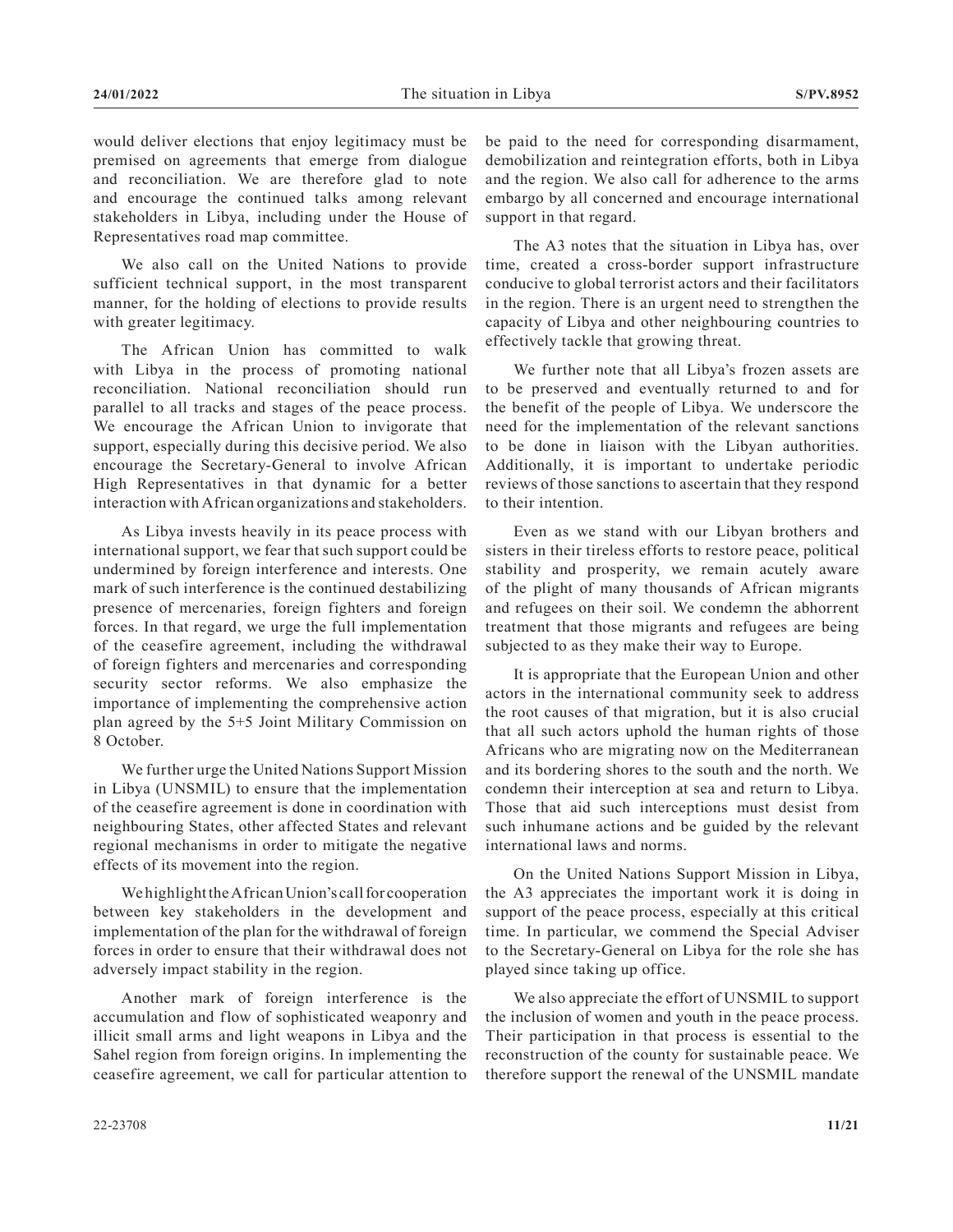for a substantial period to enable the Mission to fully focus on the critical assignment at hand.

Finally, we reaffirm our solidarity with the people of Libya and reaffirm our respect for Libya's territorial integrity and sovereignty.

**Mr. De Almeida Filho** (Brazil): I thank Ms. Rosemary DiCarlo for her briefing and thank Mr. Tirumurti for his report (see S/2021/1058). I also thank Ms. Elham Saudi for her intervention.

Brazil would like to express its concern about three main issues.

First, we are concerned about the postponement of the presidential and parliamentary elections of 24 December. Delays in that crucial step jeopardize advances made over the years. The Libyan people, especially the 2.8 million officially registered voters, deserve the right to choose their representatives in free, fair and inclusive elections. It must be guaranteed that the election results will be respected. The elections must take place alongside the construction of a constitutional framework that preserves the balance between Libyan political forces, that ensures the participation of women and that furthers stability.

The second issue to be addressed concerns the destabilizing effects of the presence of mercenaries and other foreign combatants in Libya. Brazil welcomes the announcement of the withdrawal of 300 foreign fighters from eastern Libya and supports the return of the remaining forces to their countries of origin, in line with the action plan of the 5+5 Joint Military Commission.

My third point of concern resides in the realization that the human rights situation in Libya remains unsettling. Reports of violations, especially against migrants and refugees, are commonplace, as are incidences of violence and threats against journalists and activists from civil society, the excessive use of force and arbitrary detentions. Those cannot go unanswered. Brazil appeals to the Libyan authorities not to let those responsible go unpunished.

From the beginning, the United Nations Support Mission in Libya (UNSMIL) has played an important role in promoting dialogue among Libyan stakeholders. In a few days, the Council will take a decision on its mandate. Brazil believes that UNSMIL must have the necessary conditions — which include the appointment of a Special Representative of the Secretary-General based in Tripoli — to fulfil its mission, in line with the

recommendations of the independent strategic review conducted in 2021.

**Mr. Hoxha** (Albania): Let me welcome Under-Secretary-General for Political and Peacebuilding Affairs Rosemary DiCarlo and thank her for the detailed information provided and commend her for the very consistent engagement with Libya. I thank also Ms. Elham Saudi for her remarks. She showed the high spirit of resilience and the important role women civil society representatives play. I thank also her for the recommendations. Let me also thank Ambassador Tirumurti for his report (see S/2021/1058).

The Special Adviser on Libya, Stephanie Williams, has been steering United Nations engagement in Libya for the past six weeks. We applaud her engagement with all the stakeholders and actors inside Libya and in the region. Albania supports the United Nationsled efforts through the Berlin process. The renewal of the mandate of the United Nations Support Mission in Libya (UNSMIL) later this week will be an opportunity for the members of the Security Council to reaffirm their commitment to the Libyan-led and Libyan-owned inclusive political process facilitated by the United Nations. We believe that can be achieved through the implementation of the strategic review of the Mission.

This day one month ago, the international community was prepared to celebrate Libya's first step towards the establishment of democracy, after more than 10 years of political and security instability. The Libyans' aspirations for free, fair, inclusive and credible presidential and parliamentary elections of 24 December 2021 were, unfortunately, not met.

There can be no alternative to holding elections through credible electoral processes in a reasonable and realistic future. Elections are the only way for the country to distance itself from the past and meet the current challenges of building a united, sovereign, stable and prosperous Libya and the only way for the Libyan people to decide their future themselves. Those who stand in the way and deny the right of the Libyans to hold elections must be held accountable. The members of the Security Council should be united in affirming the international commitment to help Libyans overcome the decade-long crisis and engage with the Libyans in support of their spirit of national unity and reconciliation.

For that to happen successfully, political uncertainties must be avoided and the full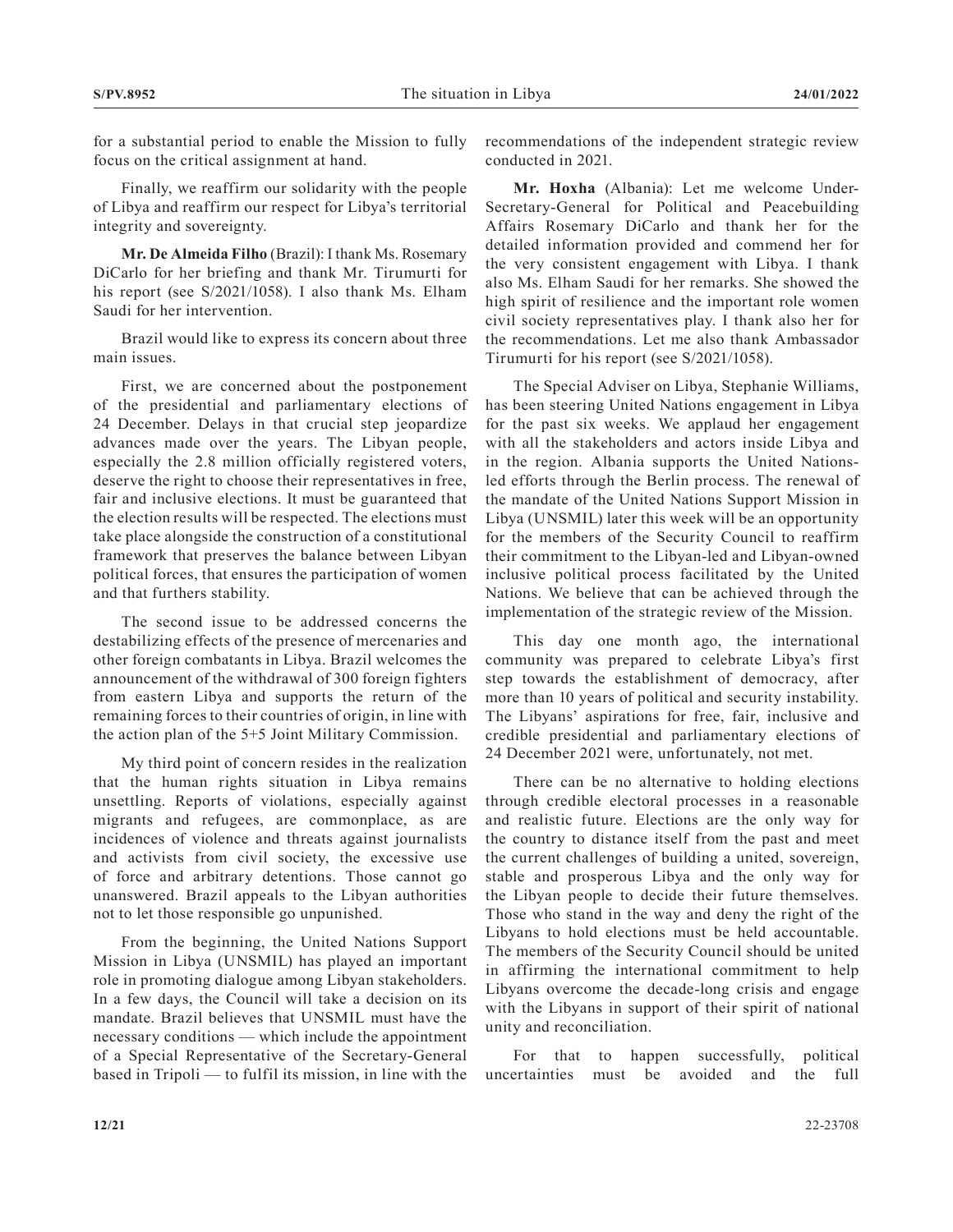implementation of the ceasefire of 23 October 2020 should continue. Moreover, the withdrawal of mercenaries, foreign fighters and foreign forces should be seen as an important confidence-building measure.

In the meantime, we should carry on supporting the work of the 5+5 Joint Military Commission (JMC), while urging the implementation of its action plan. It is crucial to underscore that those processes are firmly under the JMC control. We hope that coordination between the authorities of the west and those of the east can continue pragmatically and on a concrete basis, fully involving the 5+5 JMC in their activities.

The situation of human rights in Libya remains deplorable, as stated in the report of the Secretary-General (S/2022/31), but also as we heard from Ms. Saudi. The most vulnerable remain women and girls and children. The unlawful detentions of children in military facilities and the use of sexual violence against women and girls are unacceptable, should not be tolerated and are against Security Council resolutions. Perpetrators must be held accountable and, yes, accountability makes the world smaller for them.

We have similar concerns about the protection of migrant and refugee children held in inhumane conditions in detention centres. The October report of the Independent Fact-Finding Mission on Libya (A/HRC/48/83) documented evidence of child recruitment and use, including cross-border recruitment, as well as children detained in harsh conditions, subject to beatings and torture. In that regard, Albania welcomes the adoption last October of the Human Rights Council resolution on technical assistance and capacity-building to improve human rights in Libya (A/HRC/48/L.25), extending the mandate of the Fact-Finding Mission to Libya for a further nine months.

When we speak about the future, we need to keep in mind and highlight that economic recovery and good governance, security and stabilization based on the rule of law, human rights and gender equality are key prerequisites for moving from a country in stagnant crisis to one with real prospects of development and progress. The Security Council must address these major challenges in order to be able to move towards achieving the common goal of stabilizing Libya through sustainable political processes for the sake of and to the benefit of the Libyan people. An active and in-country mediation role by the United Nations remains crucial.

To that end, we should ensure that the recommendations of the strategic assessment be duly implemented in the framework of UNSMIL's mandate renewal, beginning with the return of the Head of Mission to Tripoli. And Albania supports the renewal of the UNSMIL mandate by the Security Council.

**Mr. Tirumurti** (India): At the outset, I would like to thank Under-Secretary-General Rosemary DiCarlo for her detailed briefing. I also thank Ms. Elham Saudi for her briefing and welcome the presence of Ambassador Taher Elsonni of Libya.

We regret to note that the presidential and parliamentary elections could not be held as scheduled on 24 December 2021, as an objective endorsed by the Libyan people themselves. That could have been an important milestone in the political process, carrying forward the momentum generated by the signing of the ceasefire agreement in October 2020. We hope that all issues related to the elections and candidatures will be resolved in time and the elections will be conducted smoothly. It is important for the Security Council to support the democratic aspirations of the Libyan people.

At the same time, we also note from the briefing that challenges still remain. The involvement of external forces in the internal affairs of Libya has negatively impacted the progress on the political trac, and there has been resurgence in terrorist activity. Continued violations of the arms embargo are also equally alarming.

As Libya embarks on its journey towards peace and stability, it is incumbent upon the international community to continue to provide the necessary support so that the political progress achieved in the country does not whittle away. In that regard, I would like to make the following suggestions.

First, Libya's most important priority is holding the elections in a free, fair, inclusive and credible manner. A unified call from the Security Council would support that endeavour. We hope that the House of Representatives of Libya will come to an agreement soon to resolve its internal issues.

Secondly, the sovereignty, independence, unity and territorial integrity of Libya needs to be safeguarded. The peace process must be fully Libyan-led and Libyanowned, with no imposition or external interference.

Thirdly, the provisions of the ceasefire agreement and the successive Security Council resolutions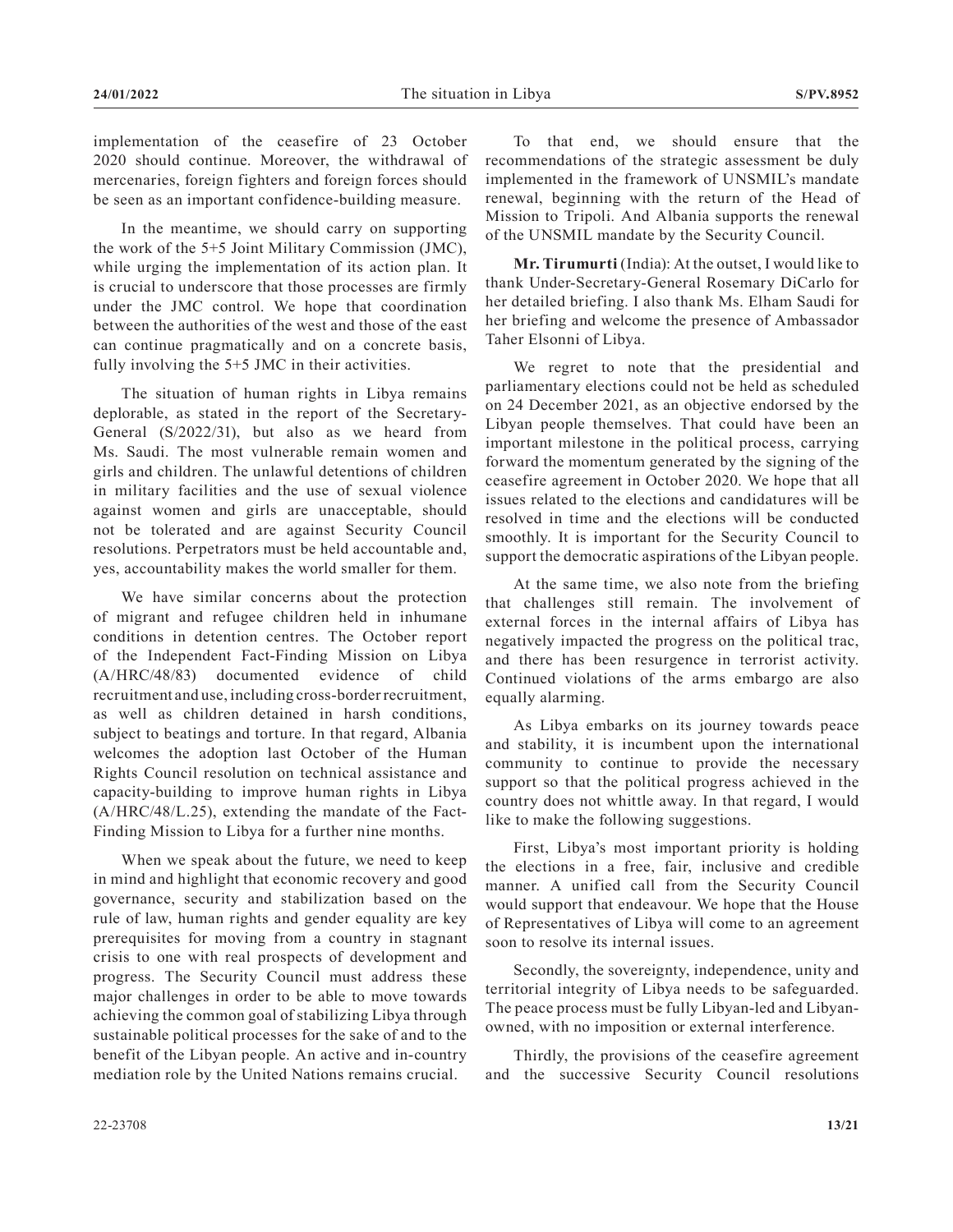need to be respected. It is important that the call of the Libyan parties be honoured with regard to the full and complete withdrawal of foreign forces and mercenaries. In that context, we welcome the progress made in the implementation of the action plan agreed by the 5+5 Joint Military Commission. The recent deportation of mercenaries from eastern Libya is a welcome development.

Fourthly, it is important that the international community focus its attention on the threat of terrorism in Africa, in particular in the Sahel region. We must ensure that terrorist groups and affiliated entities not be allowed to operate unchallenged in Libya. The report of the Secretary-General (S/2022/31) has highlighted the presence of training camps of the Islamic State in Iraq and the Levant in southern Libya. It is critical for the Security Council to focus and act upon the growing threat of terrorism in Africa.

Fifthly, we need to plan for the disarmament, demobilization and reintegration of armed groups and non-State armed actors. Libya also needs an inclusive and comprehensive national reconciliation process.

Finally, UNSMIL has played an important role in Libya and has been one of the key factors in bringing about the progress that we are witnessing now. We will work with other members of the Security Council to support UNSMIL and its mandate renewal.

To conclude, India has traditionally enjoyed close and mutually beneficial bilateral ties with Libya, and we remain committed to supporting Libya and the Libyan people in their endeavour to bring about lasting peace in the country.

**Mr. De la Fuente Ramírez** (Mexico) (*spoke in Spanish*): I thank Under-Secretary-General Rosemary DiCarlo for her briefing; our colleague Ambassador Tirumurti for the report of the Security Council Committee established pursuant to resolution 1970 (2011) concerning Libya, which he chairs; and Ms. Elham Saudi for her valuable and informative statements. We also welcome the representative of Libya to this meeting.

Mexico deplores the fact that despite the repeated appeals made by the Council, Libyan political actors did not reach the agreements necessary for the holding of the elections scheduled for 24 December 2021. We would urge all parties to agree as soon as possible on a new, viable date for the elections, in the context of the 18-month time frame established by the Libyan Political Dialogue Forum for the transition.

My country acknowledges the work carried out by the United Nations Support Mission in Libya (UNSMIL) in preparing for the electoral process as well as in support of the unification of Libyan institutions. We commend the fact that initial steps have been taken to consolidate the operations of the Central Bank of Libya. In order for UNSMIL to be able to continue with its work in support of the Libyan political process in a predictable manner, we are in favour of renewing the Mission's mandate for a year.

Unfortunately, the power vacuum that has resulted from the prolonged conflict continues to have a very high human cost, which is unacceptable. We are also deeply concerned at the fact that the number of migrants in Libya who are victims of abuses or find themselves in precarious situations continues to increase. Violence against women and the security threats that internally displaced persons face when they return to their homes are also a great source of concern. For all those reasons, it is extremely important to strengthen the capacities of UNSMIL so that it can contribute more effectively to the protection of vulnerable groups, in particular women and children.

Given the political and security situation in the country, I wonder whether UNSMIL has sufficient personnel and the resources necessary for such complex tasks as monitoring the ceasefire. As we have heard, armed groups acting with impunity and obstructing the unification of the security forces represent the main threat both to the political process and to the civilian population. Mexico reiterates its call for efforts to be stepped up against the illegal trafficking of weapons and for the implementation of measures for the disarmament, demobilization and reintegration of militias. All States must abide by the obligations imposed by the arms embargo.

Lastly, there must be a withdrawal of foreign combatants, in coordination with neighbouring countries. The accumulation and diversion of weapons towards neighbouring countries is another very serious threat that must be addressed urgently. That is why we welcome the initial contacts between the Libyan authorities and their counterparts in the region. We hope that they continue and lead to positive results.

**Mr. De Rivière** (France) (*spoke in French*): I thank the Under-Secretary-General, the Chair of the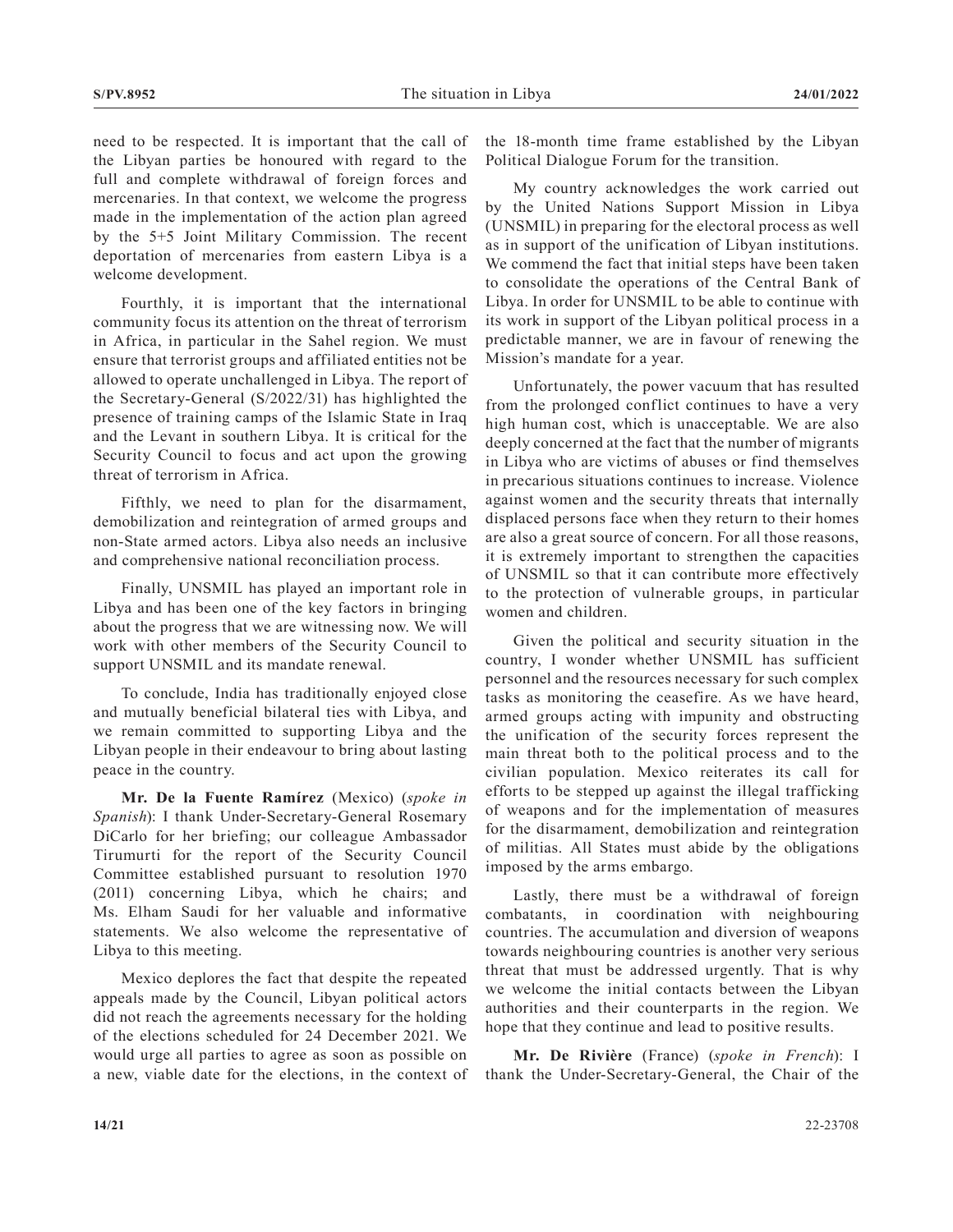Security Council Committee established pursuant to resolution 1970 (2011) concerning Libya and Ms. Saudi for their briefings.

Following the announcement of the postponement of the presidential and parliamentary elections scheduled to be held on 24 December, we deem it vital to reschedule those elections without delay and to respect the wishes of the Libyan people, who have been mobilized for more than a year now with a view to the holding of those elections.

Echoing the call of the Secretary-General, we urge Libyan actors to work together in order to establish as soon as possible a clear timetable for the holding of the elections. Differences with regard to electoral laws and the list of candidates for the presidential elections must be resolved through dialogue and through the courts. All parties must commit to respecting the outcome of the elections. Candidates occupying public positions must recuse themselves in order to ensure a fair competition. We will also continue to support the outstanding work being done by the High National Election Commission and its Chair, which is subject to extreme pressure but continues to be mobilized in preparation for the elections.

France calls on the Council to work together to maintain the impetus to hold elections in accordance with the road map of the Libyan Political Dialogue Forum, endorsed by resolution 2570 (2021). We fully support United Nations mediation efforts in that regard.

The electoral process has made it possible for remarkable progress to be made over the last year. Libyan political actors from all regions have committed to holding the elections and have begun a constructive dialogue. The absence of electoral prospects, however, could lead to further security instability and the temptation of the resort to arms. The elections are therefore necessary for the stabilization of Libya and provide a singular opportunity to turn the page on a decade of conflict and to bring about a lasting peace.

France calls on the Council to take action against those who, in Libya and elsewhere, wish to perpetuate the status quo and security instability. We would recall in that regard that any individual or entity hampering the transition, particularly the electoral process, is susceptible to listing by the Sanctions Committee.

The implementation of the ceasefire agreement, in particular the action plan of the 5+5 Joint Military Commission of October 2021, must also continue in parallel. Together with the Libyan people, the United Nations and the participants in the Paris conference for Libya of 12 November, France calls for the withdrawal of mercenaries, foreign fighters and foreign forces from Libyan territory. It welcomes the first concrete step of the withdrawal of 300 mercenaries as well as the consultations of the 5+5 Joint Military Commission with regional and international actors. It is now vital to make progress on the implementation of a comprehensive process for the withdrawal of mercenaries, foreign fighters and foreign forces, steered and led by the Libyan people together with the help of UNSMIL and in coordination with the countries of the region.

In that regard, France calls upon Libyan actors to establish as soon as possible a timeline for the implementation of such a withdrawal. It encourages the United Nations to support that effort through its ceasefire monitoring componment and its support for the disarmament, demobilization and reintegration process. France would recall that strict respect for the arms embargo applies to everyone, and it will remain vigilant with regard to its implementation.

Finally, we call for increased efforts to unify all Libyan institutions, particularly military, security and economic ones.

Those efforts can be undertaken only under the auspices of a stable, legitimate and unified Government capable of controlling its borders, fighting trafficking and putting an end to corruption, which is why there is the need for elections as soon as possible. It is essential that an end be put to human rights violations, particularly those of migrants, which we condemn.

We encourage the Libyan authorities to cooperate with UNSMIL, the International Criminal Court and the Human Rights Council Fact-Finding Mission in order to combat impunity in Libya. We also encourage UNSMIL to strengthen its protection mechanisms for children and women in line with its mandate.

We are at a decisive moment for the future of Libya. As we approach the renewal of UNSMIL's mandate, France calls on the members of the Security Council to rise to meet these challenges and to preserve the spirit of unity that presided over the Paris Conference.

**Mr. Polyanskiy** (Russian Federation) (*spoke in Russian*): We are grateful to Under-Secretary-General Rosemary DiCarlo for her briefing on the situation in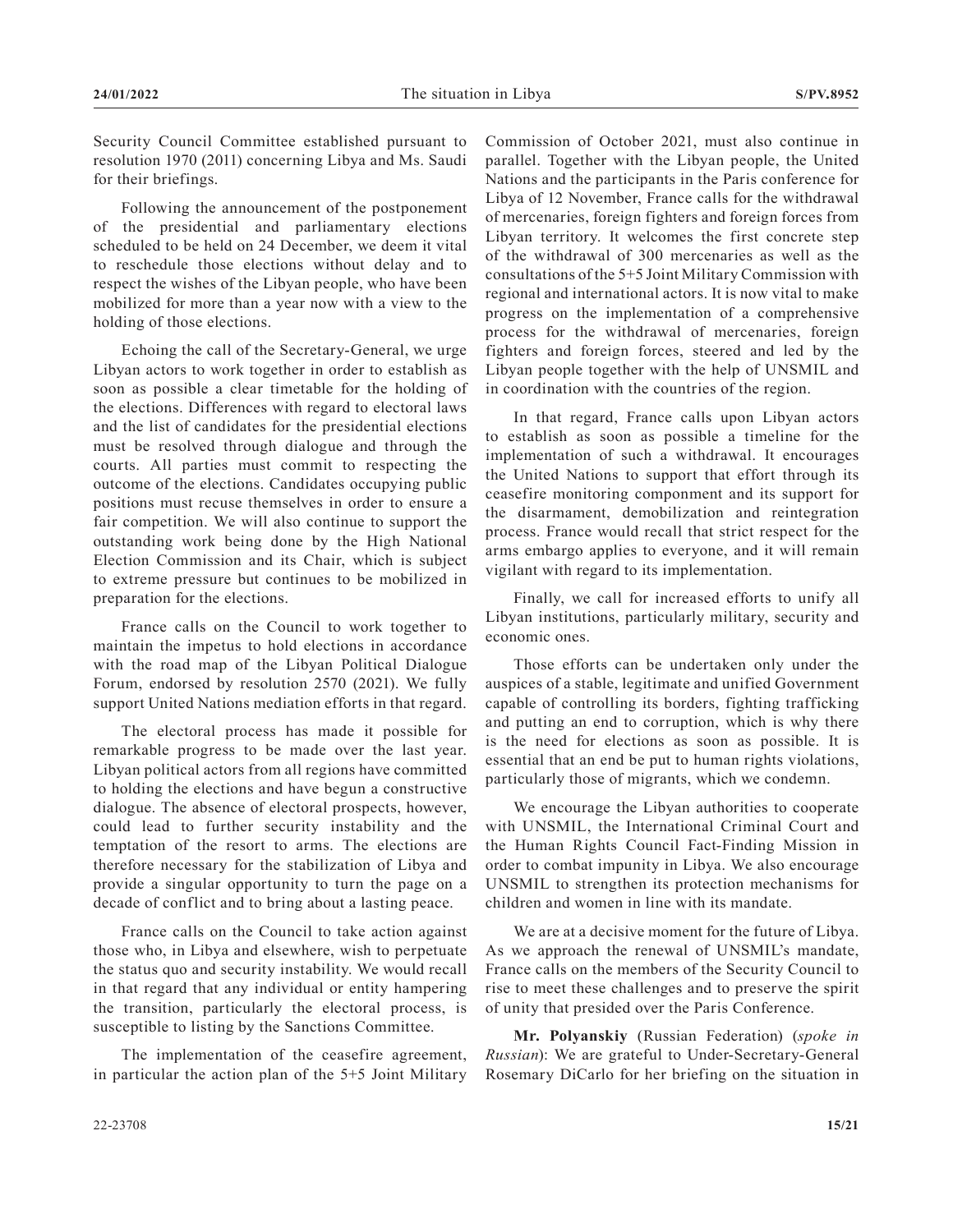Libya. We are grateful to the Permanent Representative of India, Mr. Tirumurti, for his report (see S/2021/1058) on the activities of the Security Council Committee established pursuant to resolution 1970 (2011). We highly value the work of our Indian colleagues in that subsidiary body of the Council. We also listened carefully to Ms. Elham Saudi.

The situation in Libya and the surrounding region continues to be stable overall. At the Paris International Conference for Libya on 12 November 2021, the participants adopted a detailed outcome document that follows in the footsteps of the decisions made at previous multilateral meetings on the Libyan peace process. The international community sent another very clear signal to the Libyan sides on the need to follow the road map of the political process.

We are carefully following the discussions under way in Libya on rescheduling the presidential and parliamentary elections. This process should not be dragged out too much. We also believe that it is critically important that representatives of all the leading political forces be able to take part in elections. This will make it possible to achieve unity in Libyan society on the outcome of the future elections and avoid any new, dangerous escalation of the military and political conflict in the country. In this regard, we expect that the Libyans will, in the very near future, resolve all outstanding issues.

Owing to the pause on the political track, activities in other areas have been slowed down as well. Work on unifying Government institutions, including financial institutions, has not been completed. Efforts are needed to normalize the socioeconomic situation in the country.

There has also been no significant progress on the military track either. Of course, it is good that there have not been any active hostilities for over a year now. However, the opposing sides have not taken any further steps to prevent the possibility of an escalation of the ongoing standoff. This threatens to undermine the truce, with a new flare-up of violence triggered by an intentional provocation or an unplanned incident.

We also believe that an important role in consolidating the armed forces should be played by the Libyan National Army. At the same time, we welcome the fact that during its meeting in Geneva last October, the 5+5 Joint Military Committee agreed on a plan of action for a gradual, balanced and simultaneous

withdrawal from Libya of all mercenaries, foreign fighters and other forces.

We intend to continue to actively take part in international efforts to promote the political settlement in Libya, both through targeted engagement with the Libyan sides and in multilateral frameworks. We are concerned that starting in November 2021, the United Nations Support Mission in Libya (UNSMIL), which should be at the at the heart of these efforts, still has no one in charge, even though the head of the Mission should conduct good offices for Libyans to promote a Libyan-led and Libyan-owned political process. We believe that it is crucial for the Secretary-General to present his proposals for candidates to this position as soon as possible. It is essential for the United Nations emissary to have a relevant mandate from the Security Council. Unfortunately, for now, there is no such individual.

We will proceed from what I just said in negotiations on a draft Security Council resolution on the extension of the mandate of the Mission. We believe that it is important for the mandate to reflect the current goals of the Libyan settlement, which will change very quickly. In this regard, we suggest that our colleagues adopt a flexible approach regarding the term of the mandate renewal, and we will be ready to continue to engage in a constructive discussion.

**Mr. Xing Jisheng** (China) (*spoke in Chinese*): I thank Under-Secretary-General DiCarlo and Ambassador Tirumurti, Chair of the Security Council Committee established pursuant to resolution 1970 (2011) and Permanent Representative of India, for their briefings. I welcome the presence of Ambassador Elsonni, Permanent Representative of Libya, at this meeting. I have also listened attentively to the briefing by Ms. Elham Saudi

On the report of the Secretary-General contained in document S/2022/31 and the briefings we heard today, China would like to make three points.

First, in relation to the steady progress in the political transition, elections are important measures in the Libyan political process. As the 24 December election could not be held as scheduled, Libya is currently working on a new election plan. The Libyan people are looking forward to a coordinated and unified national governance framework with durable stability through elections so as to usher in a new stage of national development.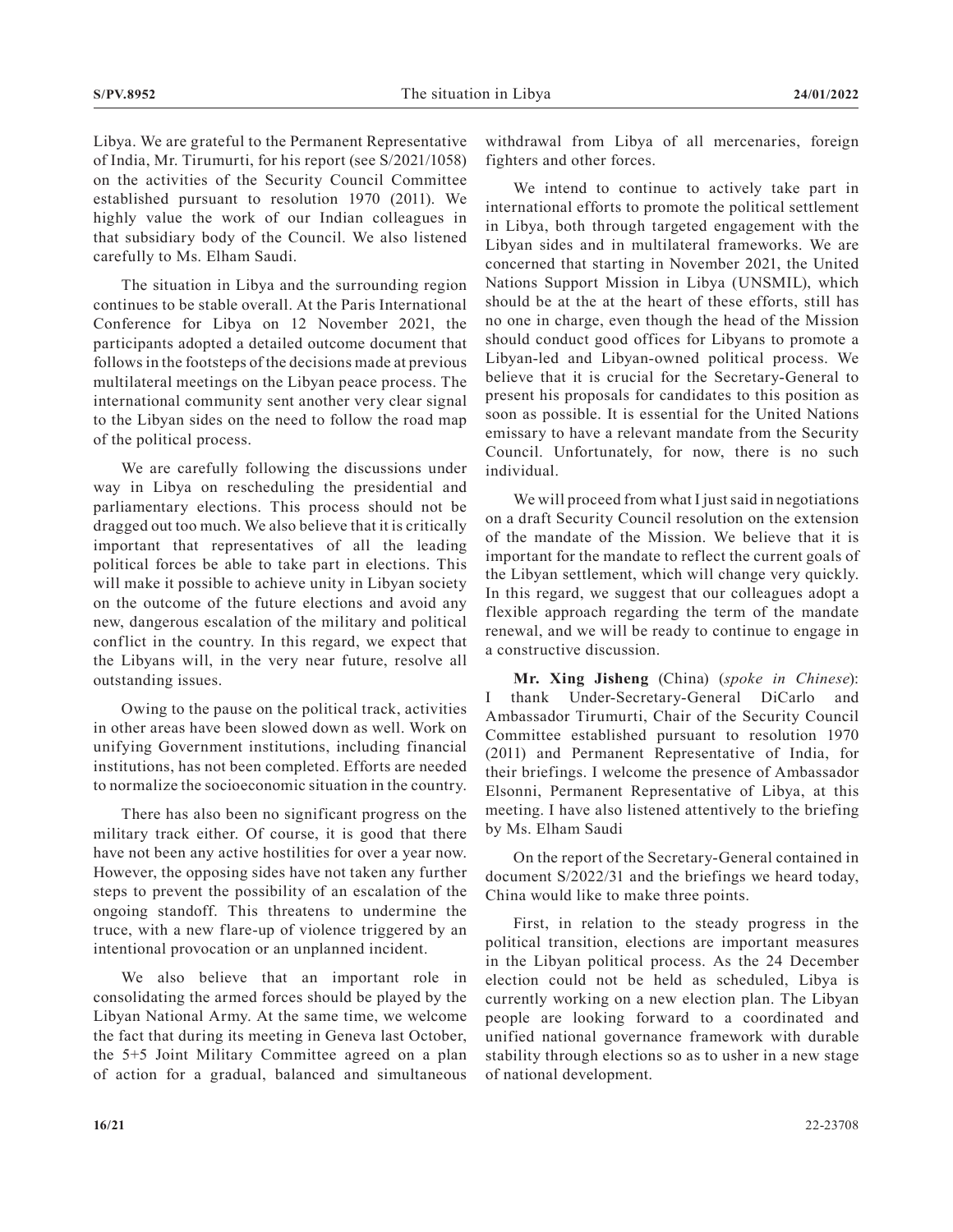The holding of elections in post-conflict situations often faces many challenges. Realistic considerations should be fully taken into account in order to make full preparations in advance. China welcomes the recent consultations on the elections by the House of Representatives and the High State Council. It is important to adhere to the principle of the process being Libyan-led and Libyan-owned. We encourage all parties to maintain the current momentum of dialogue and consultation and reach broad political consensus through peaceful means on important issues related to the election so as to create good conditions for the smooth holding of the election.

China supports the United Nations in continuing to push dialogue among all Libyan parties forward. The United Nations Support Mission in Libya should continue to provide the necessary electoral support, which is within its mandate.

Secondly, an all-out effort in maintaining security and stability is needed. Foreign armed forces and mercenaries in Libya should actively cooperate with the 5+5 Joint Military Committee to withdraw as soon as possible in a phased, balanced, orderly and organized manner. In the process of withdrawal, close coordination should be maintained with neighbouring countries to avoid negative impacts on the security situation in the Sahel and other regions.

Thirdly, with regard to comprehensive progress in the peace process, the work on the economic track is good for the Libyan people, so that they may enjoy the peace dividend and consolidate the country's security and stability. China welcomes Libya's launch of a process for a unified central banking system and the work performed by the United Nations Development Programme for the economic reconstruction of Libya.

Reconciliation will help resolve the problems left over from the conflict, heal the wounds of war and promote harmonious coexistence. China welcomes the establishment of the High National Reconciliation Commission in Libya and looks forward to its making full use of various means to actively conduct its work. In addition, Libya has repeatedly expressed its serious concerns about the loss of frozen assets and made specific recommendations. The Security Council and the Libyan sanctions committee should actively study and respond to the recommendations in a timely manner.

**Mr. DeLaurentis** (United States of America): I thank Under-Secretary-General DiCarlo for her

briefing today. We commend the work of the United Nations Support Mission in Libya (UNSMIL) and Special Adviser Stephanie Williams during the past month to get the political process back on track and get Libya once again moving towards elections after the postponement of their expected date of 24 December. We thank Ambassador Tirumurti in particular for updating the Council on the important work conducted by the Security Council Committee established pursuant to resolution 1970 (2011), and I thank Ms. Elham Saudi for her briefing and the critical work she does in Libya.

Today I would like to focus on two broad topics: ensuring that Libyan voices are heard through a free and fair election and encouraging the positive momentum in Libya's security situation.

A total of 2.8 million people have registered to vote in Libya, more than 2.5 million of whom have collected their voter cards. Those are people who, clearly, are ready to vote and have demonstrated serious commitment to elections. It is time for their will to be respected. It is time to move beyond back-room deals among a small circle of powerful individuals backed by armed groups, carving up spoils and protecting their positions. The Libyan people are ready to decide their own future.

Libyan ownership of the electoral process is foundational. Libya's leaders must agree on a path forward that is credible and inclusive and then wholly commit to that path. Those vying to lead Libya must see that the Libyan people will accept only leadership empowered by elections and that they will tolerate only so much delay. Given that expectation, Libya's political actors must redouble their efforts to solve the difficult challenges surrounding elections and to do so with urgency.

The mechanisms to reach solutions exist — the Libyan Political Dialogue Forum road map remains in place. All Libya's leaders need is some courage and a commitment to the security and prosperity of the Libyan people. We believe that the High National Elections Commission, which has performed admirably in difficult circumstances, is a credible authority to implement an election plan. We urge UNSMIL to continue its strong support of the Commission, and we urge Libyan candidates and political groups to cooperate fully with it in order to ensure that electoral regulations are followed.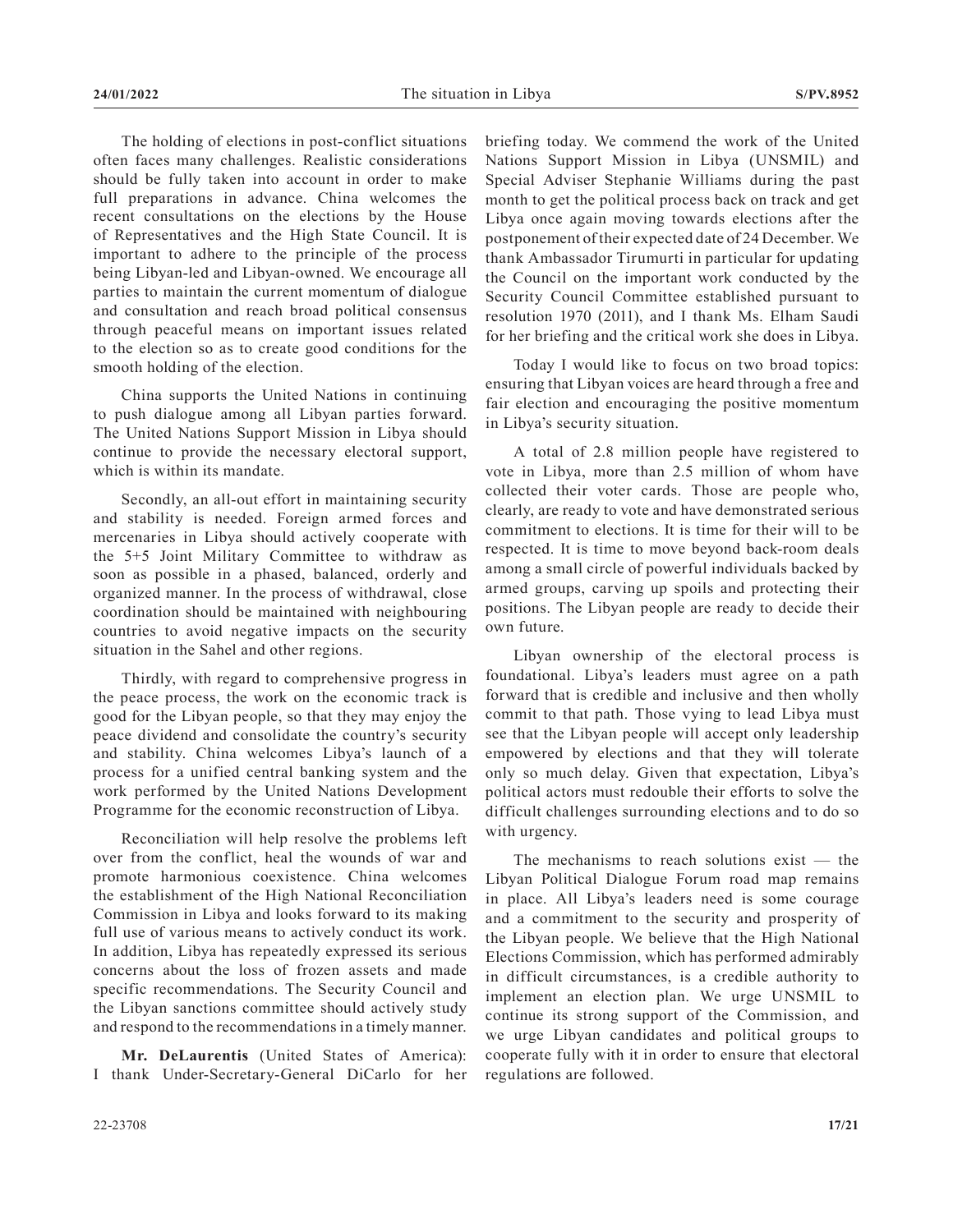I want to remind those who would interfere in Libya's elections or stoke violence that the Security Council may impose sanctions on anyone, Libyan or otherwise, who obstructs or undermines elections. If need be, the Council can and must target election spoilers in order to promote accountability.

While we need renewed effort in order to restore momentum in the political process, encouraging developments are happening on the security and economic tracks. Tangible steps are being taken by Libyan leaders to explore the reunification of the Libyan military. The Central Bank of Libya is moving forward with the implementation of a plan to reunify the Bank. We support efforts to unify institutions, enhance transparency and ensure the equitable distributions of resources among all Libyans.

The United States remains encouraged by the steady progress of the 5+5 Joint Military Commission as it implements its comprehensive action plan for the withdrawal of armed groups. We welcome the report that UNSMIL ceasefire monitors have begun their work and look forward to the full operationalization of the ceasefire monitoring component.

We call on all States, including those on the Council, to adhere to resolutions 2570 (2021) and 2571 (2021) and to support the immediate withdrawal of all foreign forces and mercenaries. Unfortunately, we continue to receive disturbing documented reports of violence and abuses against migrants, asylum seekers and refugees in Libya. Libyan authorities must close illicit detention centres, end arbitrary detention practices and permit unhindered humanitarian access to affected populations.

Finally, the United States welcomes progress towards the renewal of UNSMIL's mandate. As noted in the report of the independent strategic review, the Mission needs to be strengthened in order to deliver on its mandate. We credit the work of the United Kingdom in steering the mandate negotiations and look forward to adopting a draft resolution that gives UNSMIL the tools and direction it needs to support the Libyan people.

**The President**: I shall now make a statement in my capacity as the representative of Norway.

We thank Under Secretary-General DiCarlo for her briefing and Ambassador Tirumurti for the periodic report (see S/2021/1058) of the Security Council Committee established pursuant to resolution 1970

(2011). I also want to thank Ms. Elham Saudi for joining us here in person today to share her insightful briefing and recommendations to the Council.

First, Norway regrets that the elections were not carried out on 24 December. That should not detract from the political transition in Libya. Norway strongly encourages the political actors to continue all endeavours towards the transfer of power to democratically elected institutions. Norway would like to see presidential and parliamentary elections take place as soon as possible. With 2.8 million Libyans having registered as voters, their expectation to have a say in the future of Libya is clear. Free, fair, and inclusive elections are imperative for Libya's progress. We urge the relevant Libyan institutions and authorities, including the House of Representatives, to contribute to the preparation of elections in a constructive way. The process must be Libyan-led and -owned.

We have seen positive political progress throughout the past year, and we should protect those achievements. The Libyan parties must agree on a road map towards a new election date. It is imperative that we do not let spoilers create alternative undemocratic tracks.

Let me also repeat our call for the full, meaningful and equal participation of women in Libya's political process, including elections. Libyan women have the right to play an equal part in shaping the future of their country as voters and as candidates. The participation of women is a crucial part of the democratic process and the legitimacy of the Libyan Government.

Furthermore, as Ms. Saudi elaborated, let me underline the importance of creating an enabling environment for peacebuilders, human rights defenders and civil society to carry out their work. Inclusive and participatory political processes require that everyone can engage safely and that civil society play an essential role.

Norway commends the Libyan parties for respecting the ceasefire agreement. Peace, stability and the absence of violence for the Libyan civilian population is of the utmost importance. We reiterate our call for the withdrawal of mercenaries, foreign fighters and foreign forces and once again stress the need for a disarmament, demobilization and reintegration process.

On the humanitarian situation, Norway is concerned about the reported lack of protection of civilians and continuing violations of the human rights of migrants,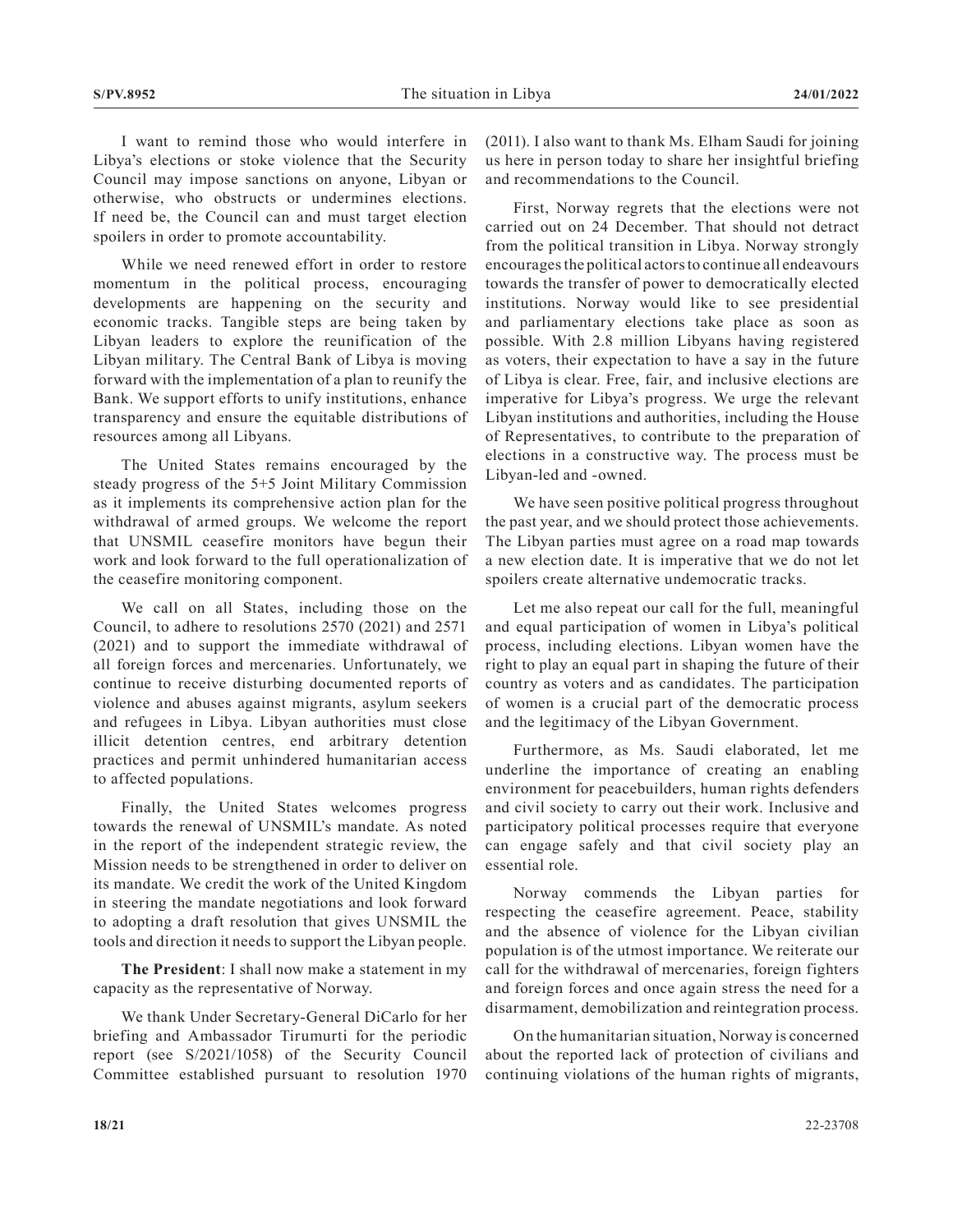refugees and asylum seekers. The reported situation of people held in unlawful and arbitrary detention is also highly worrisome, especially the reported continued incidents of sexual violence and abuse of children. Those unlawfully and arbitrarily detained, particularly children, must be released immediately.

Norway gives our full support to Special Adviser Stephanie Williams and the United Nations Support Mission in Libya (UNSMIL). A strong United Nations role is critical. The mandate renewal for UNSMIL this month is important. Norway also supports the implementation of the recommendations from the independent strategic review. We hope the Council can agree on a substantial draft resolution to renew the mandate for one year.

I now resume my functions as President of the Council.

I wish once again to remind all speakers to limit their statements to more than five minutes in order to enable the Council to carry out its work expeditiously.

I now give the floor the representative of Libya.

**Mr. Elsonni** (Libya) (*spoke in Arabic*): I congratulate you, Madam President, and Norway on your presidency of the Security Council for this month. I would also like to take this opportunity to welcome the new members who recently joined the Council. I also thank Ms. Rosemary DiCarlo for her briefing today, and through her we thank the Secretary-General for his quick response in appointing Ms. Stephanie Williams as Special Adviser on Libya after the sudden resignation of Mr. Ján Kubiš. We recall that it is very important to closely follow the work done efficiently by the United Nations Support Mission in Libya (UNSMIL), as the matter does not simply pertain to appointments but rather to efficiency in leadership.

We are closely following with interest the efforts that Ms. Williams is making. In a short time, she has succeeded in meeting with many political parties and stakeholders. We wish her every success. We also thank Ambassador Tirumurti for his briefing today. We also thank Ms. Elham Sauid for her briefing, as she represents part of the civil society. We reassure her that, when the State achieves stability, the national judiciary will be able to punish and subject to accountability those who perpetrated war crimes and crimes against humanity, as such crimes have no statute of limitations.

In the light of the wide spread of the coronavirus disease, we wish everyone safety and good health. I hope that the mask I am wearing today will not present an additional barrier in preventing my voice from being heard, as we have started to feel that these meetings are becoming repetitive and that the same words are being repeated while the state of my country remains unchanged.

Today marks a month after the date that everyone was looking for, namely, the holding of general elections. We were supposed to meet today to discuss the results of those elections and move forward towards a new phase that would reflect the voices of Libyans and their right to select their leadership. Unfortunately, it has been a disappointment to approximately 2.8 million Libyan men and women who were prepared to participate in exercising their national right — in connection with which there was an unprecedented number of candidates, almost 100 presidential and 5,000 parliamentary candidates. Many had viewed the elections as an opportunity to renew the legitimacy of State institutions, unify them and rebuild the country after years of violence, destruction and division.

However, the absence of a genuine consensus, as well as instances of political tug-of-war, conflicts of interest and interference by many foreign parties regrettably prevented the realization of that aspiration. That may have come as a surprise to some, but, in fact, it was predictable. We warned about such a scenario, dangers and challenges in the past when we spoke of a clear difference of opinion among the various parties and the absence of a minimum of consensus, especially with regard to a legal and constitutional framework to organize the elections.

In the light of the confidence crisis and in the absence of a national Constitution, or even a consensual constitutional foundation, as called for by most of the political actors, it would be very difficult to successfully conduct the elections, because they are supposed to be a means of political participation and not a means of manipulation and exclusion; a means to support stability and not an end in itself that may lead to a new conflict. In that context, and to avoid any political vacuum, the Government of National Unity reaffirms its commitment to the democratic transfer of power to the elected bodies as soon as the new election timeline is announced, thereby concluding all transitional phases, pursuant to the road map, international conferences and relevant Security Council resolutions. It is also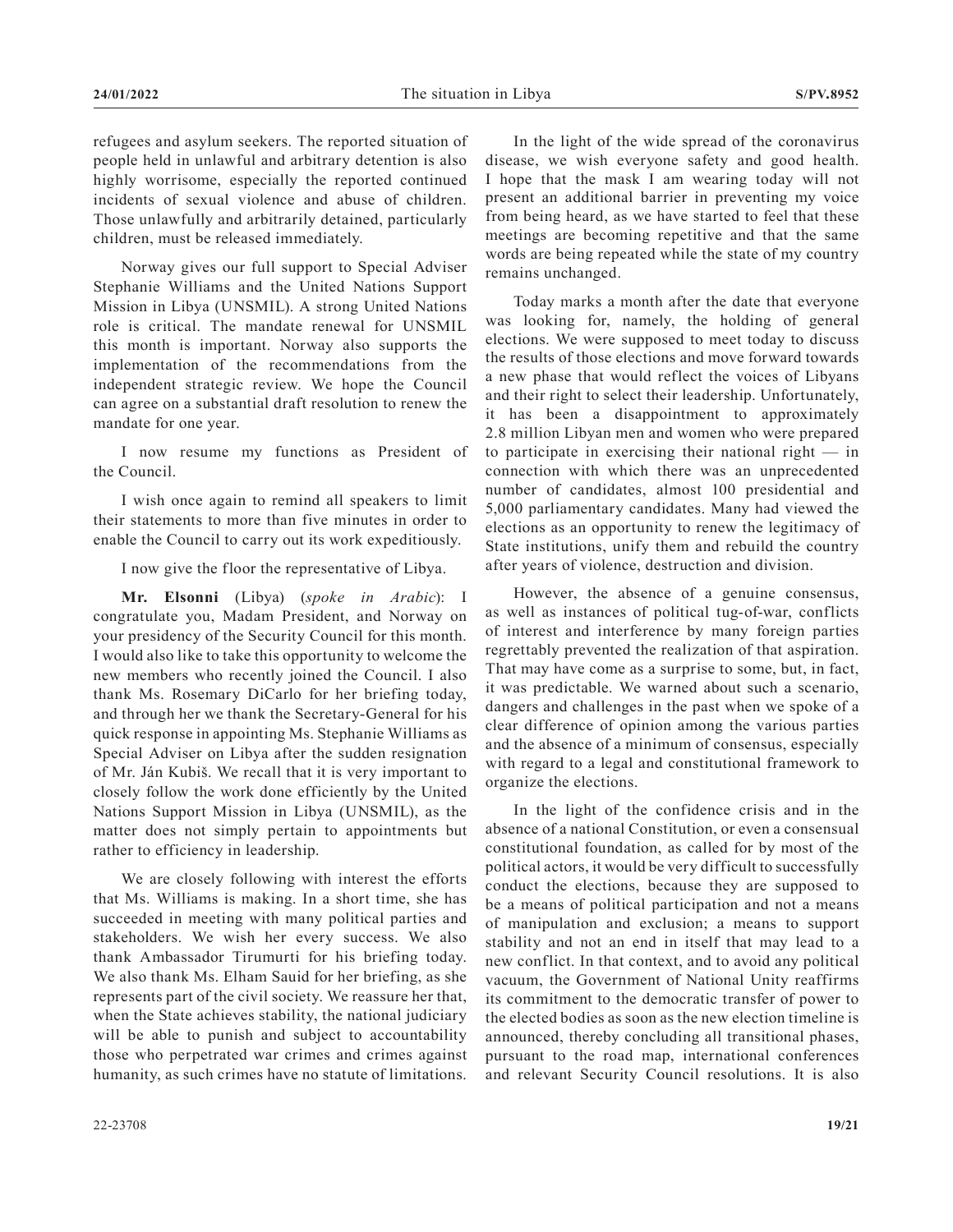important to heed all voices calling for the need to achieve maximum consensus among all parties, without exception — especially with regard to consensus on the constitutional track and electoral laws — so that we can ensure the timely, transparent and fair presidential and parliamentary elections, the results of which would be upheld.

We reaffirm the commitment of the Government to provide all the necessary facilities and preparations to ensure the success of the electoral process, both through its support for the High National Elections Commission or through the various State bodies. We reiterate our request to the United Nations to support, seriously and more effectively, the electoral process and send its assessment teams, as well as coordinate with the High National Elections Commission to make the necessary arrangements in due time for the upcoming events. That will send a clear message to everyone concerning the international community's seriousness with regard to the holding of elections, which everyone is eagerly awaiting, without doubting them or their results.

We reiterate the importance of Libyan ownership and leadership of any political process that will lead the country towards stability and will impose the State's authority, while excluding all external dictates and intervention. We therefore call on the Council to support genuine national efforts currently seeking to overcome the challenges that we just mentioned in order to achieve a comprehensive national Libyan solution and end all the interim volatile phases. Everyone knows that the solution lies in returning legitimacy to the people through a strong constitutional framework that will clarify the structure of the State and its institutions.

With regard to Libyan leadership, ownership and national sovereignty, we would like to mention the military track. We commend the efforts of the 5+5 Joint Military Commission and its continued meetings in many Libyans cities, as well as the meetings that were recently held among numerous military leadership representatives — the aim of which is to begin professionally and effectively unifying the military institutions and establish the mechanisms necessary for ending all forms of foreign presence within Libyan territories, regardless of their names. That is the demand of all Libyans in the name of sovereignty, without which Libya will continue to be occupied and its national will held hostage by others.

In that regard, we recall the importance of all active military forces on the ground throughout the country to actively participate and engage in building security and military institutions in a professional manner that are not politicized and share a patriotic belief in the civil nature of the State and the rule of law. In terms of unifying sovereign State institutions, we have recently followed the final meetings to unify the Central Bank of Libya and the subsequent practical process to that end. Those steps will contribute tangibly to reforming the State's financial and economic policies.

We reaffirm that, despite recent events, Libya remains determined to regain its effective role at the regional and international levels to strengthen mutual cooperation and solidarity on the basis of equality, respect for Libya's sovereignty, territorial integrity and people's right to self-determination, in line with their free will and without any foreign dictates. We therefore look forward once again to the Security Council playing a positive and more effective role in supporting Libyan consensus, working to end all interventions in Libya and correcting past mistakes. It must also apologize to the Libyan people for the tragedies and violations they have suffered, as those violations do not have a statute of limitations.

Moreover, it must not shield spoilers, whether they be persons, entities or even countries, some of which continue to exclude others, abort the political process and push Libya into chaos once again, because they fear losing their influence, or they fear that the people will take away their authority through a direct and free democratic path.

In conclusion, we call on the Council to actively participate in supporting all efforts to launch a national reconciliation and transitional justice project. They are two concurrent and essential tracks that were unfortunately looked over in the past years, despite being the main foundation to guarantee the success of any political solution that would bring stability to the country. We renew our call on the African Union to support that goal. We have begun to see encouraging steps as the guns were silenced. We saw several meetings held among the various Libyan parties throughout the country, especially the launching of multiple dialogues among youth, as well as direct and indirect debates through social media networks, which included divergent political views revealing the national awareness of the youth, who will carry the torch for the advancement of the nation.